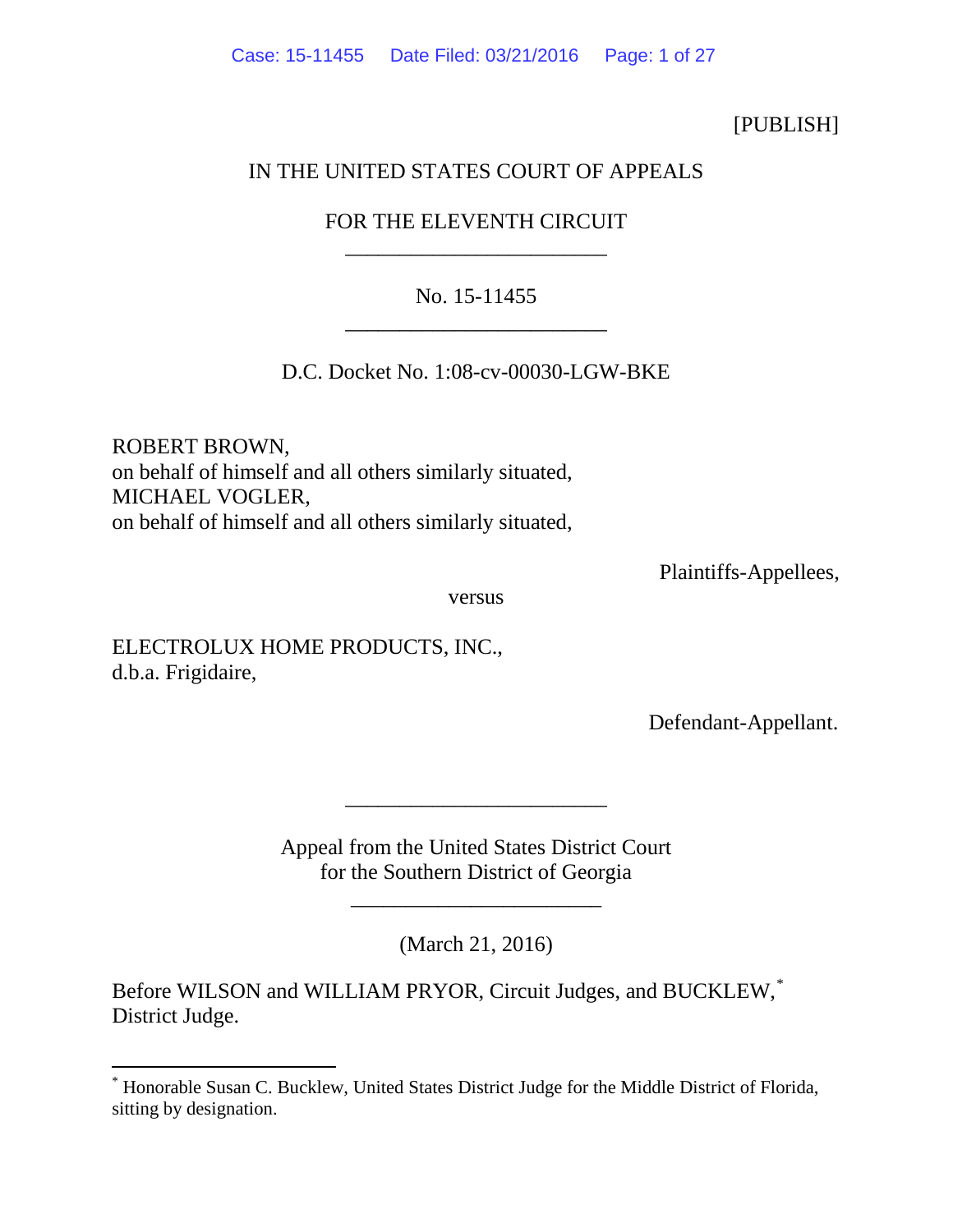WILLIAM PRYOR, Circuit Judge:

This interlocutory appeal involves a class action over smelly washing machines. Across the country, consumers have filed class actions against the manufacturers of front-loading washing machines. *See, e.g.*, *In re Whirlpool Corp. Front-Loading Washer Prods. Liab. Litig.*, 722 F.3d 838 (6th Cir. 2013); *Butler v. Sears, Roebuck & Co.*, 727 F.3d 796 (7th Cir. 2013); *Tait v. BSH Home Appliances Corp.*, 289 F.R.D. 466 (C.D. Cal. 2012). Front-loaders are considered an improvement over traditional top-loading machines because they use less water and energy. But the initial models have a problem: the rubber seal on the front door of the machine retains water, which allows mildew to grow. The mildew then stains clothes and creates a foul odor. In this case, consumers from California and Texas filed a class action against Electrolux Home Products, the manufacturer of Frigidaire front-loading washing machines. After the district court certified two statewide classes, *see Terrill v. Electrolux Home Prods., Inc.*, 295 F.R.D. 671 (S.D. Ga. 2013), Electrolux filed this interlocutory appeal. We now vacate the class certification. Although several of Electrolux's arguments fail, we agree with Electrolux that the district court abused its discretion in determining the predominance requirement of Federal Rule of Civil Procedure 23(b)(3). For that reason, we vacate its order and remand for further proceedings.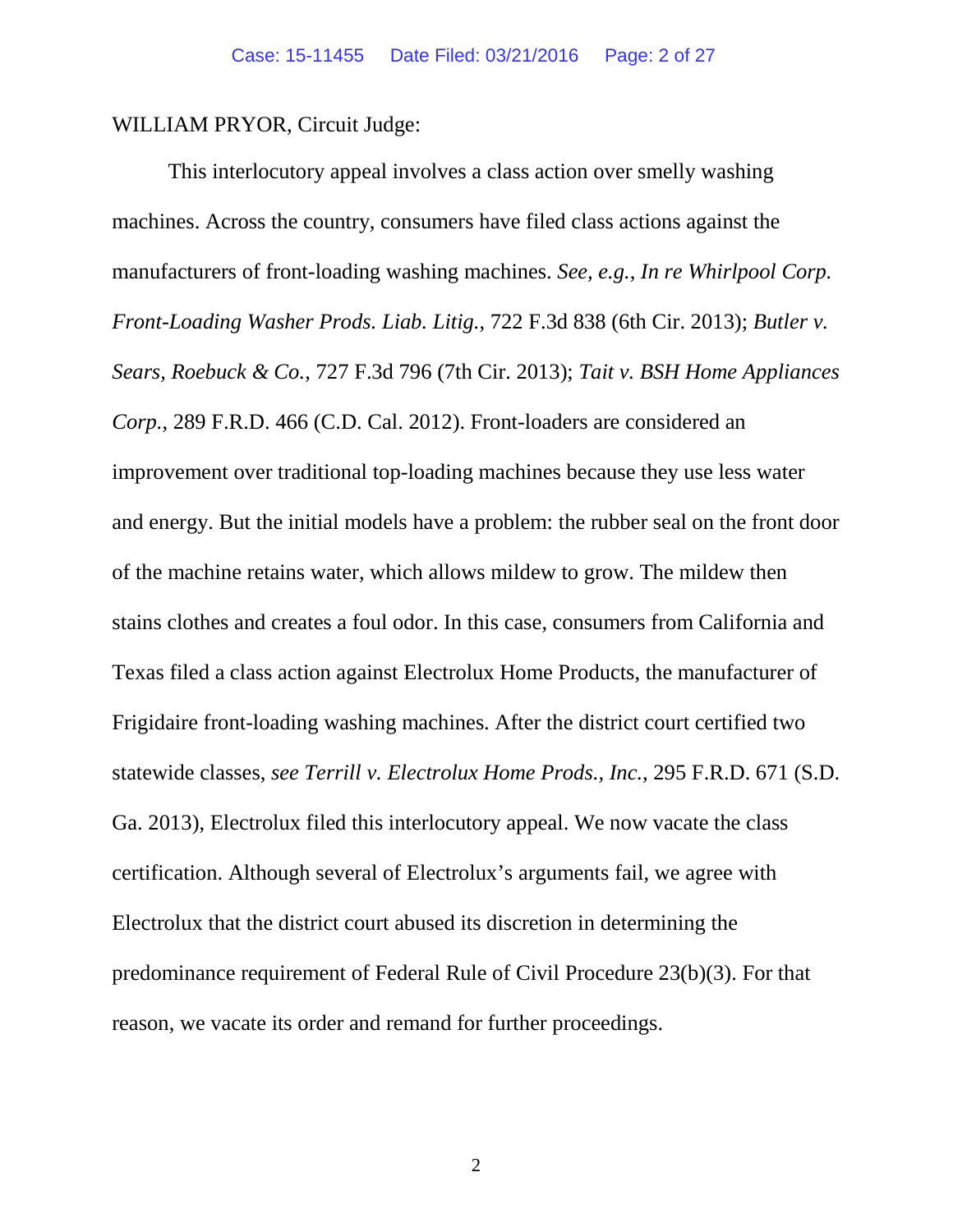### **I. BACKGROUND**

Electrolux Home Products, a Delaware corporation headquartered in Georgia, manufacturers front-loading washing machines under the Frigidaire brand. Front-loaders are the next stage in the evolution of the washing machine. While traditional top-loading machines completely fill up with water and spin the clothes around with an agitator, front-loading machines only partially fill up and tumble the clothes in and out of the water. This process saves both water and energy.

To prevent water from leaking, front-loaders come with a rubber seal known as a "bellow." Frigidaire machines initially came with a convoluted bellow, which is not as smooth as the S-shaped bellow that is now available. The plaintiffs allege that convoluted bellows are defective because they trap water, which allows mildew to grow in the washing machine. But Electrolux contends that owners can easily avoid the mildew problem by wiping down the machine and leaving the door open after use.

Robert Brown, a Californian, and Michael Vogler, a Texan, purchased Frigidaire front-loading washing machines with convoluted bellows. Vogler saw a poster from Frigidaire in the department store where he bought his machine. But Brown never saw any advertisements from Frigidaire. Both consumers discovered mildew in their machines. All Frigidaire front-loading washing machines come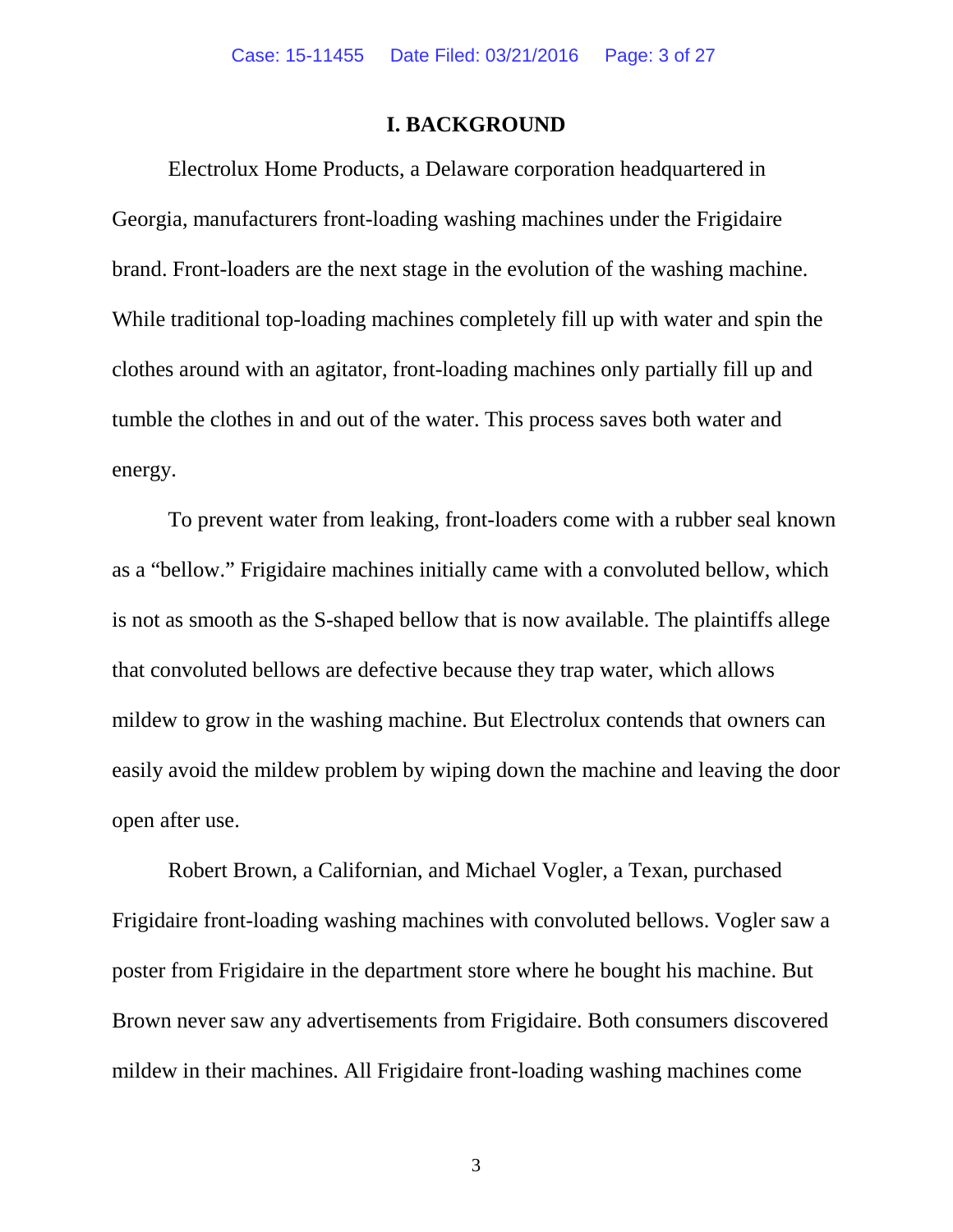with a full one-year warranty. The warranty includes several exceptions, including damage caused by "misuse."

After Michael Terrill, a consumer from Wisconsin, filed a putative class action against Electrolux in the district court and amended the complaint to add Brown, Vogler, Palecia Boyd, and Denise Pack as named plaintiffs, the district court dismissed all of the named plaintiffs except Brown and Vogler. The amended complaint alleges two types of claims: warranty claims and consumer claims. The warranty claims include breach of express warranty under California law, breach of the implied warranty of merchantability under California and Texas law, and violations of the Magnuson-Moss Warranty Act, 15 U.S.C. § 2310. The claims under the Magnuson-Moss Act are identical to the other warranty claims because they are also based on state law. *See Walsh v. Ford Motor Co.*, 807 F.2d 1000, 1012 (D.C. Cir. 1986). The consumer claims include violations of the California Unfair Competition Law and violations of the Texas Deceptive Trade Practices– Consumer Protection Act. The consumer claims stem from Electrolux's failure to disclose the defective nature of the convoluted bellow in its advertisements and marketing materials. For example, the Frigidaire website boasted that its frontloading washing machines would "keep your clothes looking their best" without mentioning the defective bellow or the mildew problem. The amended complaint seeks damages in the form of a refund of the purchase price or the difference in the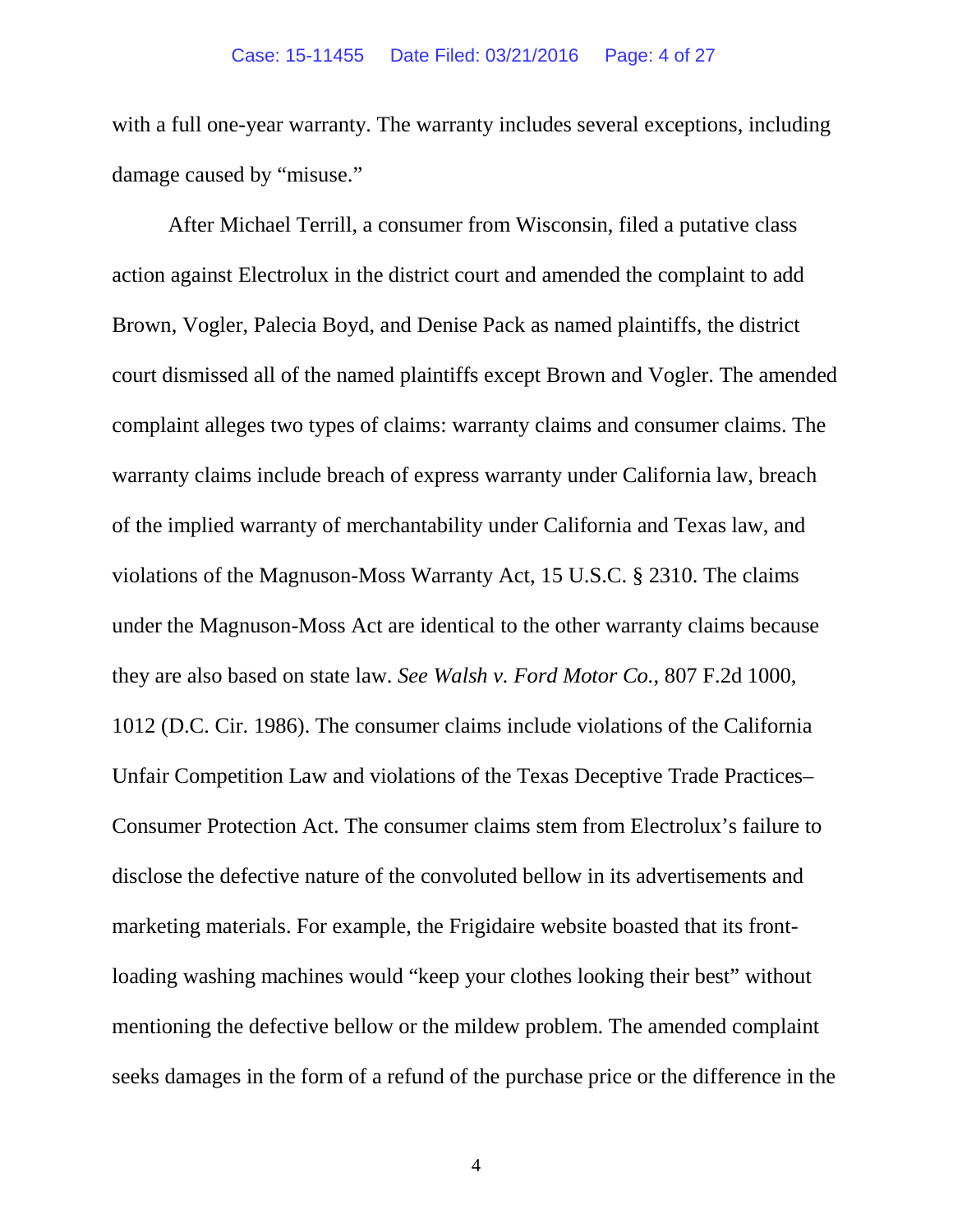resale value of the washing machines, as well as any injuries caused by the mildew, including soiled laundry.

Brown and Vogler moved for class certification, which the district court granted. The district court certified the following two statewide classes:

California Class: All persons and entities who purchased, other than for resale, after March 5, 2004, and while in the State of California, a Frigidaire front-loading washing machine with a convoluted bellow.

Texas Class: All persons and entities who purchased, other than for resale, after March 5, 2004, and while in the State of Texas, a Frigidaire front-loading washing machine with a convoluted bellow.

Brown represents the California class for the claims under California law, and Vogler represents the Texas class for the claims under Texas law.

The district court recognized that it must conduct a "rigorous analysis" to determine whether a class action satisfies Rule 23. *Terrill*, 295 F.R.D. at 682 (quoting *Vega v. T-Mobile USA, Inc.*, 564 F.3d 1256, 1266 (11th Cir. 2009)). And it explained that "[a] party seeking class certification must affirmatively demonstrate his compliance with the Rule." *Id.* (quoting *Wal-Mart Stores, Inc. v. Dukes*, 131 S. Ct. 2541, 2551 (2011)). But the district court also stated that it "resolves doubts related to class certification in favor of certifying the class," *id.* at 683, and that it "accepts the allegations in the complaint as true," *id.* at 682 (quoting *Mazur v. eBay Inc.*, 257 F.R.D. 563, 566 (N.D. Cal. 2009)), and "draws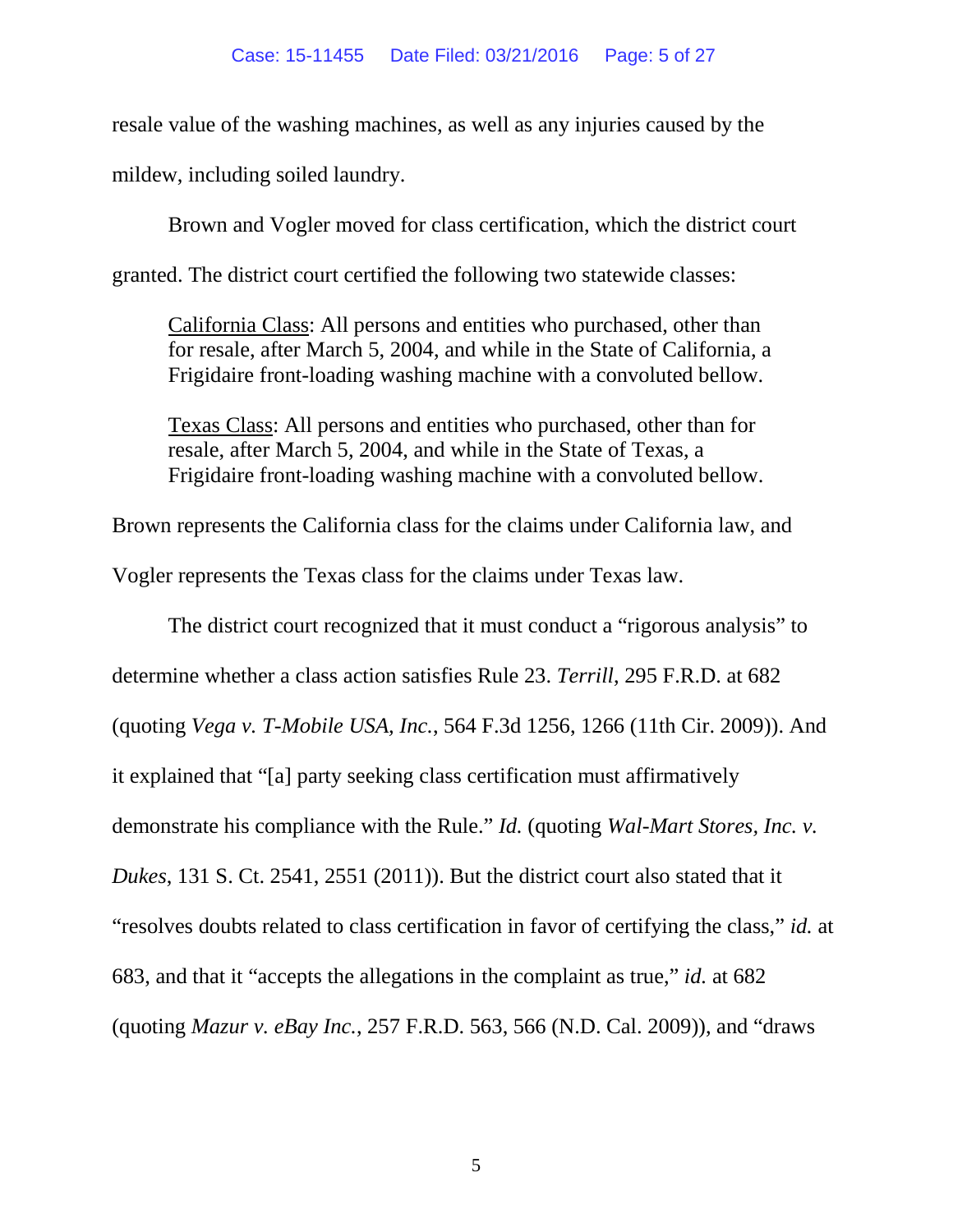all inferences and presents all evidence in the light most favorable to" the party seeking class certification, *id.* at 680.

The district court concluded that "the questions of law or fact common to class members predominate over any questions affecting only individual members," Fed. R. Civ. P. 23(b)(3). With respect to the consumer claims, the district court concluded that every element was susceptible to classwide proof. Electrolux argued that causation would require individual proof because the class members must prove that they did not already know about the mildew problem, which was well-publicized at the time, when they purchased their front-loading washing machines. But the district court concluded that "each class member presumably relied on the fact that Defendant provided Washing Machines suited for cleaning and freshening clothing." *Terrill*, 295 F.R.D. at 696. The district court explained that the class members "can show their reliance on Defendant's failure to disclose the Washing Machines' alleged design defect and the inevitable consequences of that defect through classwide proof that they purchased Machines to clean and freshen their clothes rather than to soil and odorize them." *Id.* As for the warranty claims, the district court concluded that most of the elements were susceptible to classwide proof. It rejected Electrolux's argument that the questions whether the class members gave Electrolux pre-suit notice of the defect, whether the class members gave Electrolux an opportunity to cure the defect, and whether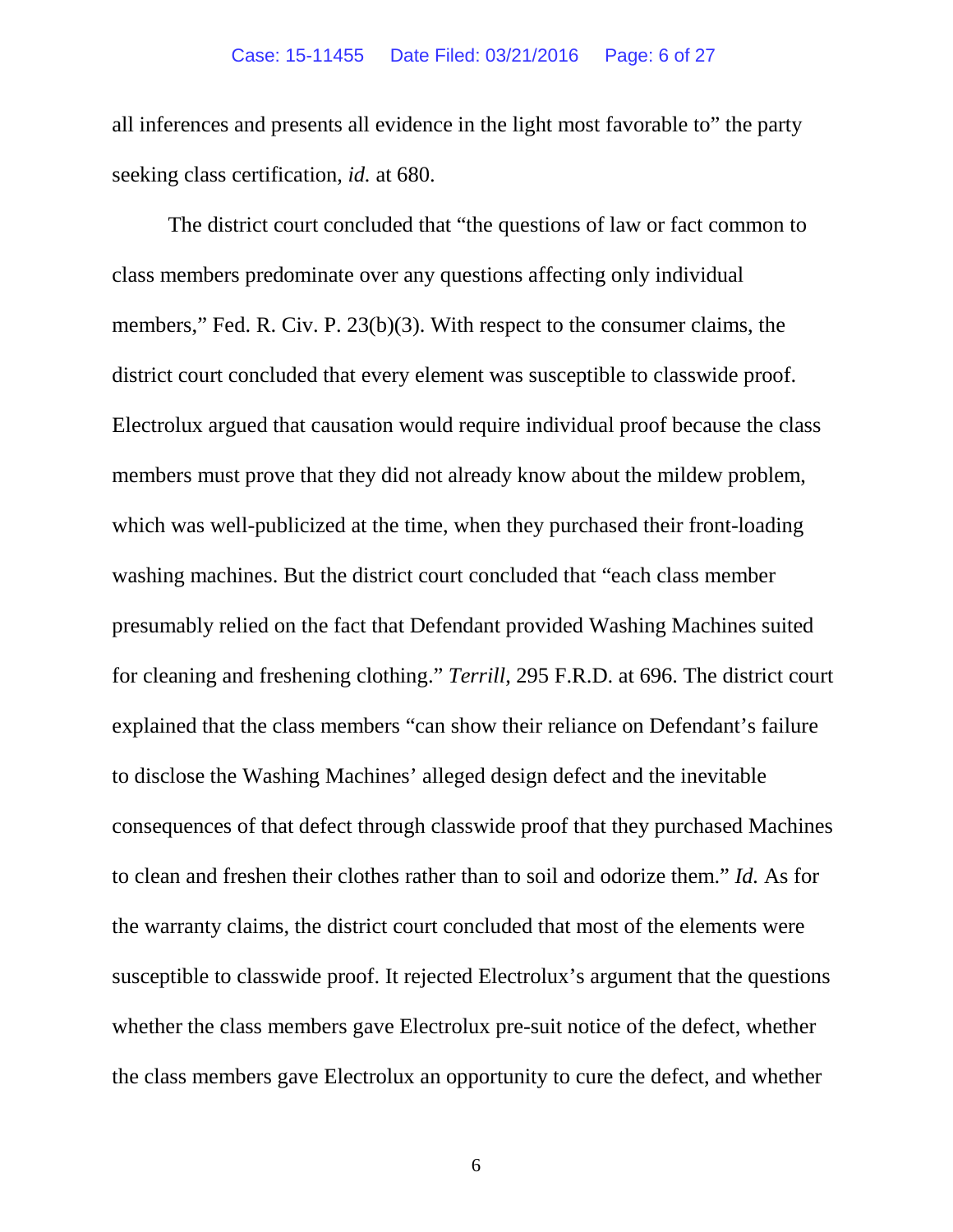the defect manifested during the warranty period would require individual proof. The district court speculated that Brown and Vogler might not need to prove presuit notice, an opportunity to cure, or manifestation of the defect under California or Texas law: pre-suit notice and an opportunity to cure might not be required when the defendant had "prior knowledge of the design defect," *id.* at 689, 692, and manifestation of the defect might not be required "when a latent defect existed during the warranty period but was discovered after the warranty period," *id.* at 691. But the district court never answered these preliminary questions of state law. Instead, it concluded that the questions whether pre-suit notice, an opportunity to cure, and manifestation of the defect are required under California and Texas law are "common questions" that weigh in favor of class certification. *Id.* at 689–92.

The district court also rejected several other challenges to predominance. For example, Electrolux argued that the individual nature of the plaintiffs' damages defeats predominance for every claim. The district court disagreed because the "many . . . common issues" of liability outweigh the individual issues of damages. *Id.* at 697. It cited the general rule that "the presence of individualized damages issues does not prevent a finding that the common issues in the case predominate." *Id.* (quoting *Allapattah Servs., Inc. v. Exxon Corp.*, 333 F.3d 1248, 1261 (11th Cir. 2003)). Electrolux also argued that misuse—one of its affirmative defenses to the warranty claims—defeats predominance. It argued that this defense would require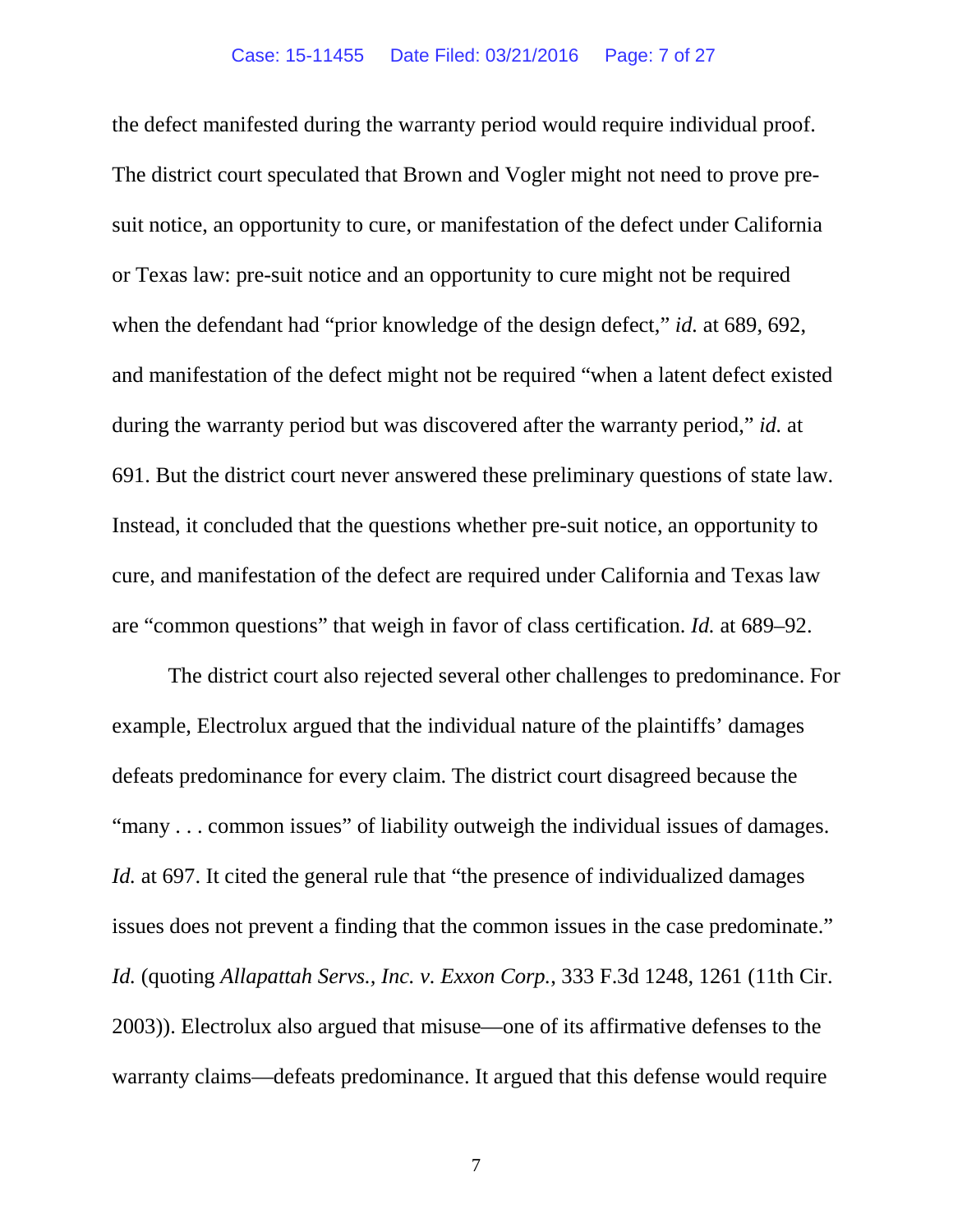#### Case: 15-11455 Date Filed: 03/21/2016 Page: 8 of 27

the plaintiffs to prove, for each class member, that the mildew in their washing machine was not caused by their own misuse—for example, leaving damp clothes in the washer for too long, failing to perform routine maintenance, or installing the machine in a damp area. The district court rejected this argument because misuse has "classwide application" and "goes to the common issue of causation." *Id.* The district court also cited the general rule that "unique affirmative defenses rarely predominate where a common claim is established." *Id.* at 696.

After the district court certified the California and Texas classes, Electrolux filed a petition for permission to take an interlocutory appeal, Fed. R. Civ. P. 23(f). We granted its petition. Brown and Vogler have asked us to dismiss the petition as improvidently granted, but we decline.

#### **II. STANDARD OF REVIEW**

We review a class certification for abuse of discretion. *Local 703, I.B. of T. Grocery & Food Emps. Welfare Fund v. Regions Fin. Corp.*, 762 F.3d 1248, 1253 (11th Cir. 2014). But abuse of discretion is a "continuum," Henry J. Friendly, *Indiscretion About Discretion*, 31 Emory L.J. 747, 756 (1982), and in the context of class actions, review for abuse of discretion often "does not differ greatly from review for error," *Abrams v. Interco Inc.*, 719 F.2d 23, 28 (2d Cir. 1983) (Friendly, J.). "[W]ith great power comes great responsibility; the awesome power of a district court [to certify a class action] must be 'exercised within the framework of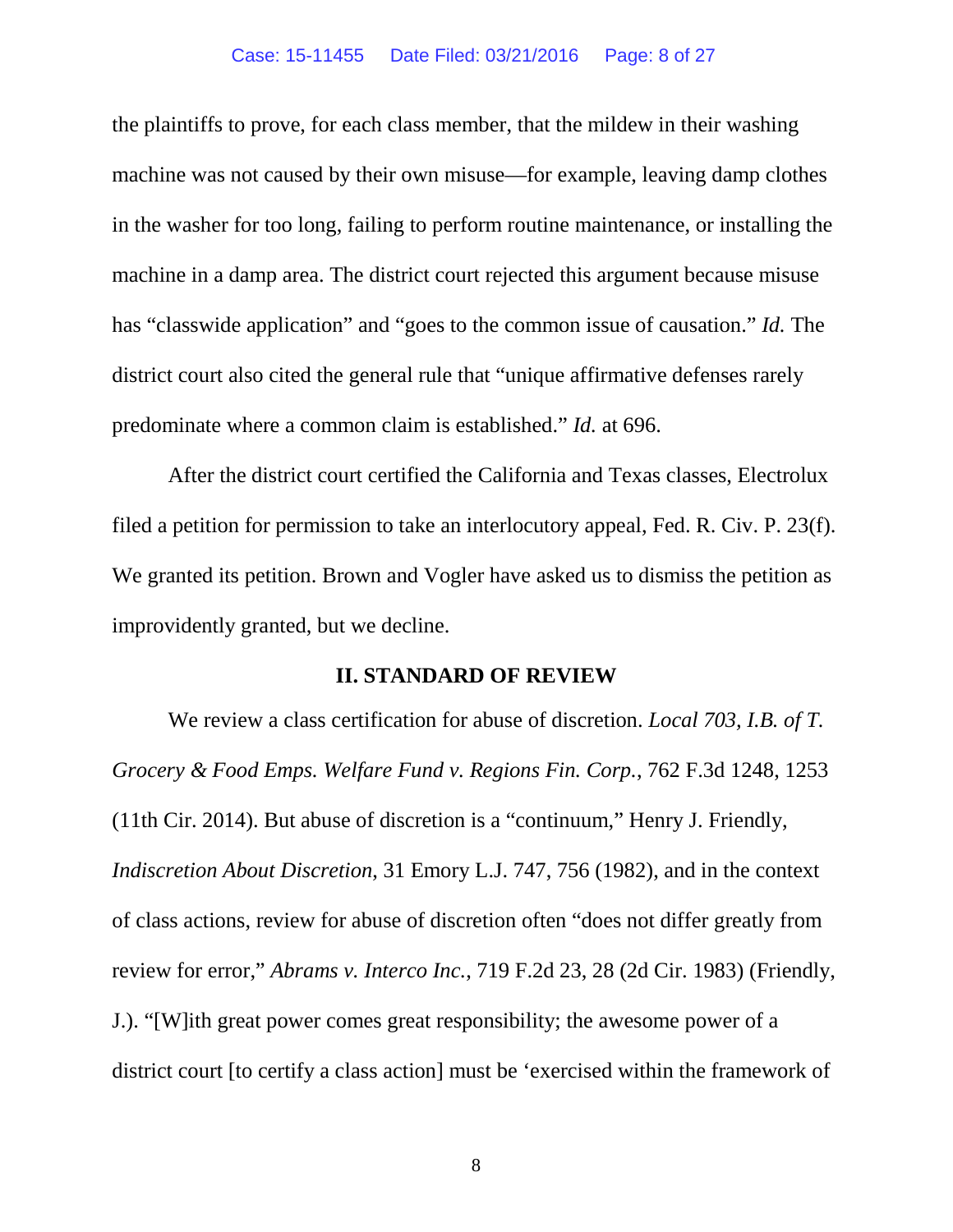rule 23.'" *Klay v. Humana, Inc.*, 382 F.3d 1241, 1251 (11th Cir. 2004) (quoting *Castano v. Am. Tobacco Co.*, 84 F.3d 734, 740 (5th Cir. 1996)), *abrogated in part on other grounds by Bridge v. Phoenix Bond & Indem. Co.*, 553 U.S. 639 (2008).

#### **III. DISCUSSION**

Electrolux challenges the class certification on two primary grounds: it contends that the district court articulated the wrong standard for class certification and that Brown and Vogler cannot satisfy the predominance requirement of Rule 23(b)(3). We address each argument in turn.

*A. The District Court Misstated the Standard for Class Certification.*

Electrolux contends that the district court made two misstatements of law when it articulated the standard for class certification. First, the district court erred by stating that it "resolves doubts related to class certification in favor of certifying the class." *Terrill*, 295 F.R.D. at 683. Second, the district court erred by stating that it "accepts the allegations in the complaint as true," *id.* at 682 (quoting *Mazur*, 257 F.R.D. at 566), and "draws all inferences and presents all evidence in the light most favorable to" the party seeking class certification, *id.* at 680. Brown and Vogler concede that these statements were erroneous.

The parties are correct that the district court misstated the law when it said that it "resolves doubts related to class certification in favor of certifying the class." *Id.* at 683. The party *seeking* class certification has the burden of proof.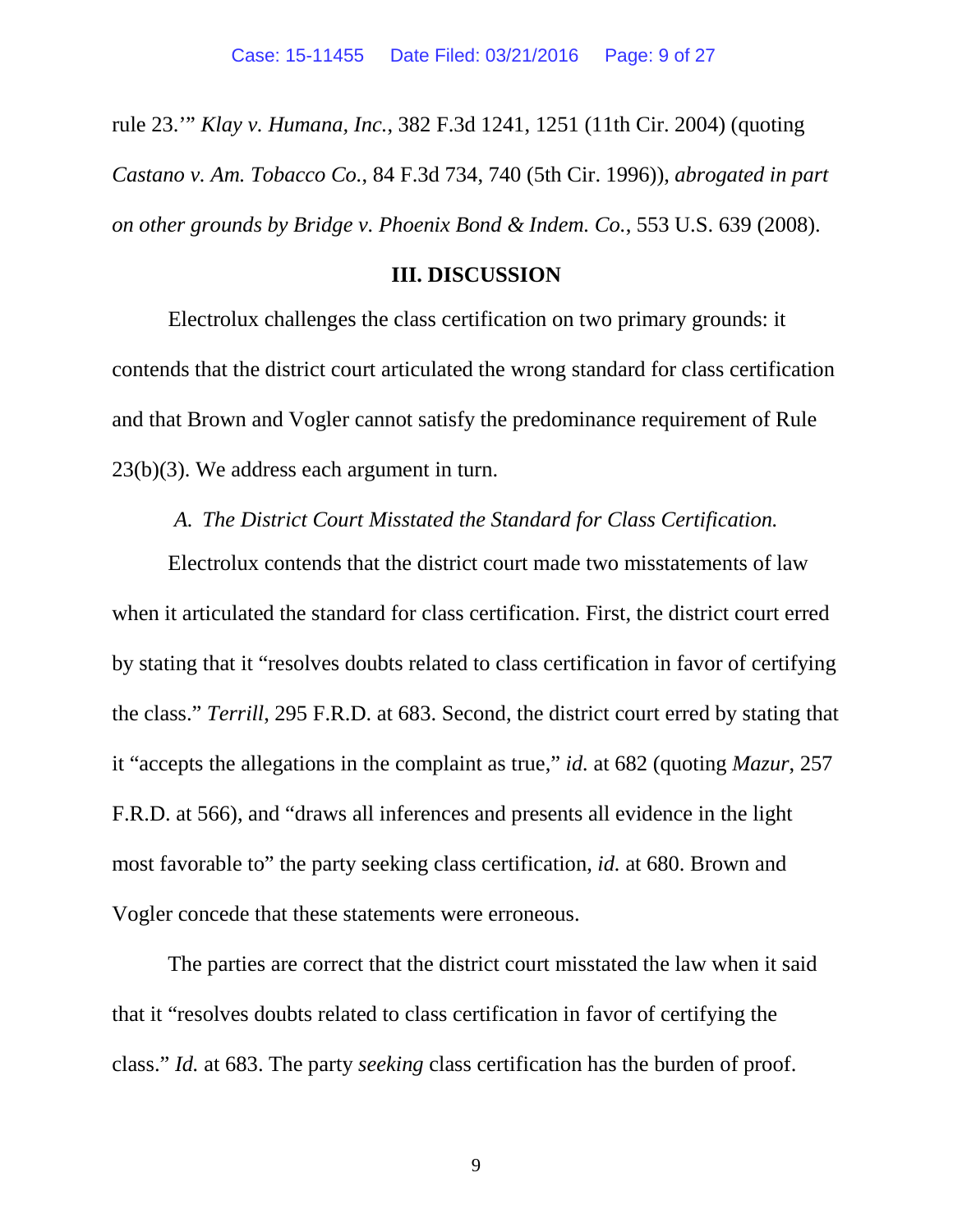*Valley Drug Co. v. Geneva Pharm., Inc.*, 350 F.3d 1181, 1187 (11th Cir. 2003). And the entire point of a burden of proof is that, if doubts remain about whether the standard is satisfied, "the party with the burden of proof loses." *Simmons v. Blodgett*, 110 F.3d 39, 42 (9th Cir. 1997). All else being equal, the presumption is against class certification because class actions are an exception to our constitutional tradition of individual litigation. *See Comcast Corp. v. Behrend*, 133 S. Ct. 1426, 1432 (2013); *Hansberry v. Lee*, 311 U.S. 32, 40–41 (1940). A district court that has doubts about whether "the requirements of Rule 23 have been met should refuse certification until they have been met." Fed. R. Civ. P. 23 advisory committee's note to 2003 amendment; *accord In re Hydrogen Peroxide Antitrust Litig*., 552 F.3d 305, 321 (3d Cir. 2008); *Wallace B. Roderick Revocable Living Trust v. XTO Energy, Inc.*, 725 F.3d 1213, 1218 (10th Cir. 2013).

The district court also misstated the law when it said that it "accepts the allegations in the complaint as true," *Terrill*, 295 F.R.D. at 682 (quoting *Mazur*, 257 F.R.D. at 566), and "draws all inferences and presents all evidence in the light most favorable to Plaintiffs," *id.* at 680. The party seeking class certification has a burden of *proof*, not a burden of pleading. *See Halliburton Co. v. Erica P. John Fund, Inc.*, 134 S. Ct. 2398, 2412 (2014). He "'must affirmatively demonstrate his compliance' with Rule 23" by proving that the requirements are "*in fact*" satisfied. *Comcast*, 133 S. Ct. at 1432 (quoting *Wal-Mart*, 131 S. Ct. at 2551). And the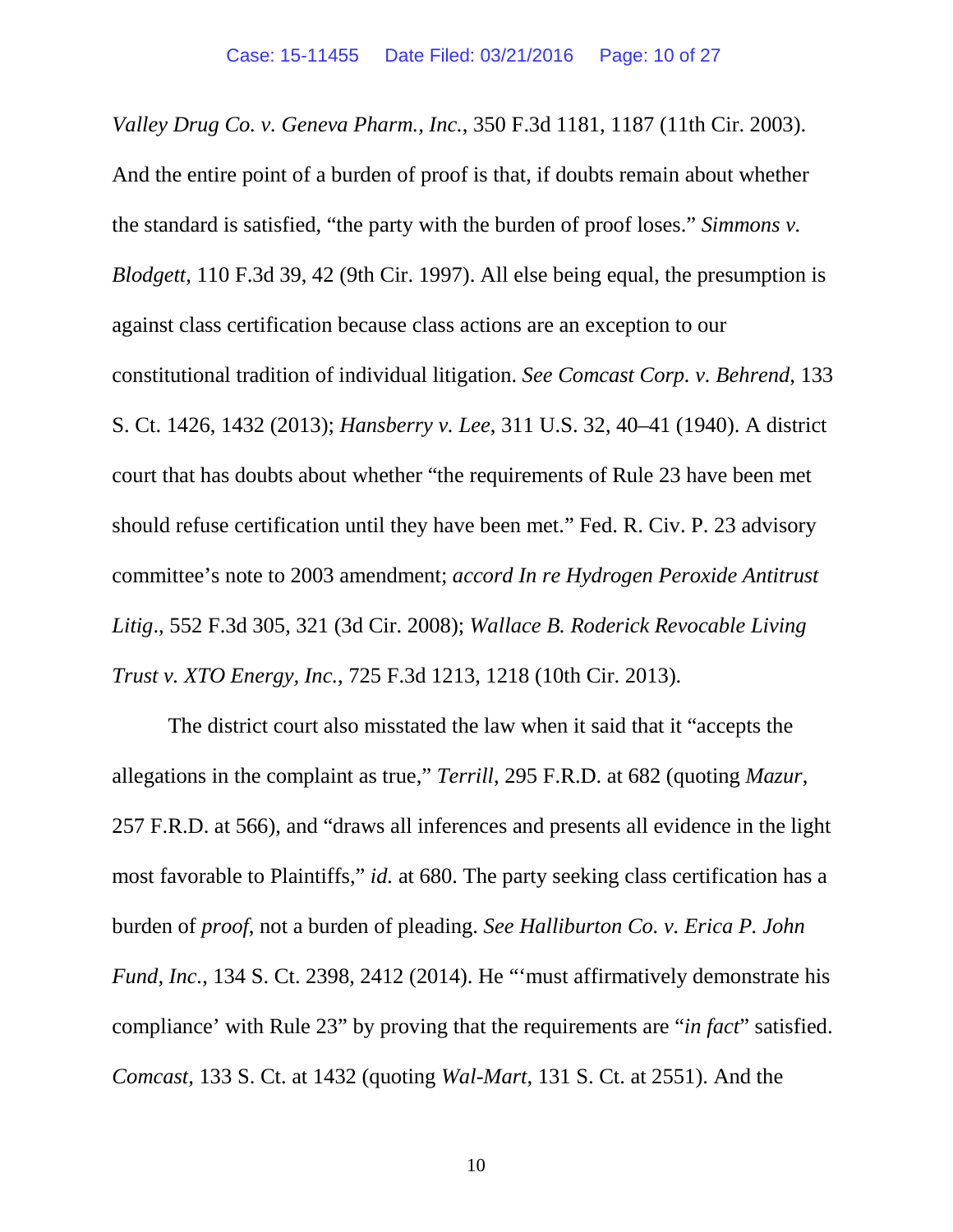district court must conduct a "rigorous analysis" to determine whether the movant carried his burden, which "will frequently entail 'overlap with the merits of the plaintiff's underlying claim.'" *Id.* (quoting *Wal-Mart*, 131 S. Ct. at 2551). Of course, the district court can consider the merits "only" to the extent "they are relevant to determining whether the Rule 23 prerequisites for class certification are satisfied." *Amgen Inc. v. Conn. Ret. Plans & Trust Funds*, 133 S. Ct. 1184, 1195 (2013). But if a question of fact or law *is* relevant to that determination, then the district court has a duty to actually decide it and not accept it as true or construe it in anyone's favor. *See Comcast*, 133 S. Ct. at 1432–33; *Szabo v. Bridgeport Machs., Inc.*, 249 F.3d 672, 675–76 (7th Cir. 2001); *Gariety v. Grant Thornton, LLP*, 368 F.3d 356, 365–66 (4th Cir. 2004). The district court erred when it stated the opposite.

Brown and Vogler argue that these misstatements by the district court are harmless because they played no role in its actual analysis, but the harmfulness of an error does not matter when we are going to remand anyway. *See United States v. Molina-Guevara*, 96 F.3d 698, 705 (3d Cir. 1996). And here, we must vacate the class certification because the district court abused its discretion in assessing predominance, as we will explain below. On remand, we are confident that the district court will apply the correct standard for class certification.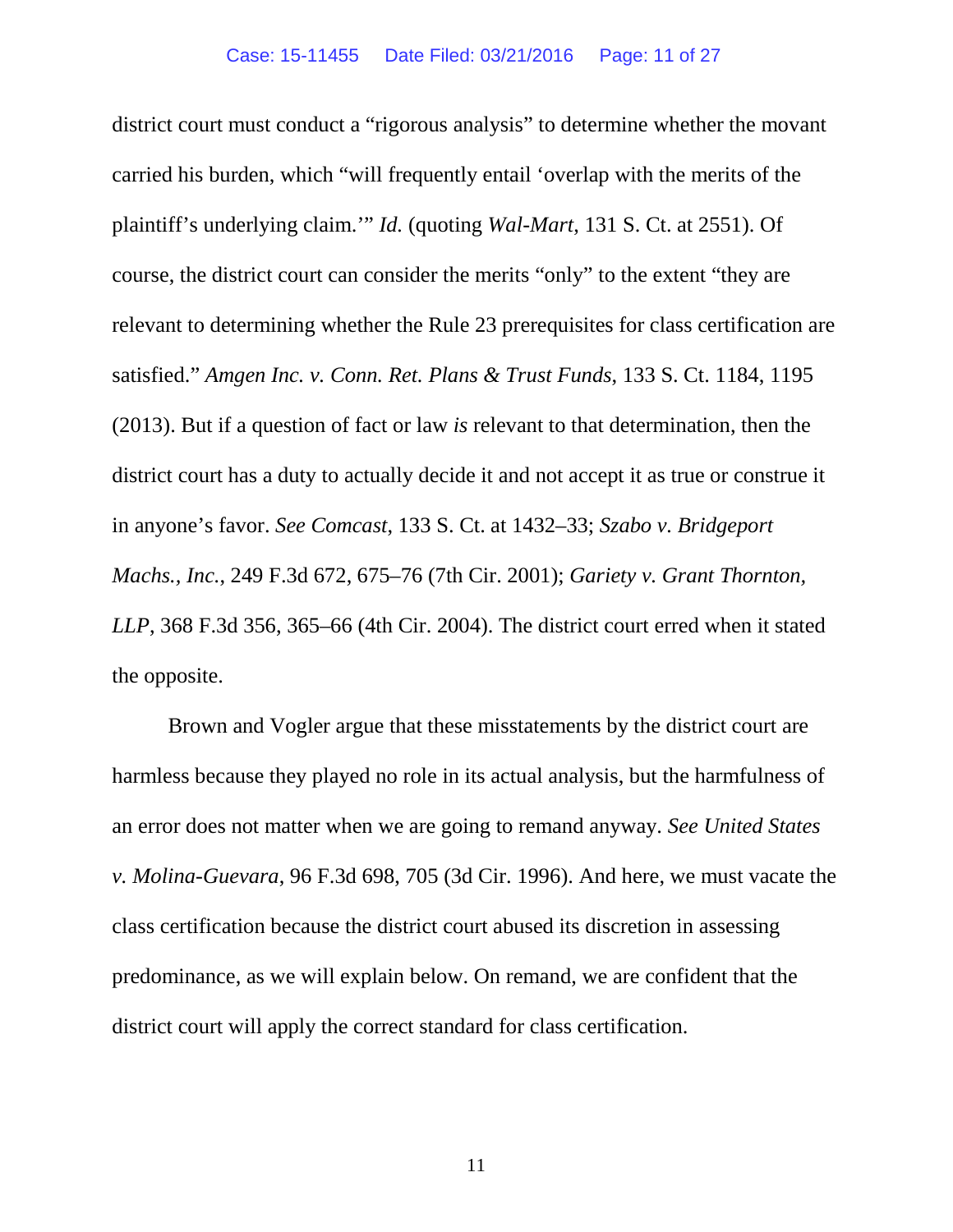*B. The District Court Abused Its Discretion in Assessing Predominance.*

Electrolux contends that the district court abused its discretion when it decided that "the questions of law or fact common to class members predominate over any questions affecting only individual members," Fed. R. Civ. P. 23(b)(3). To determine whether the requirement of predominance is satisfied, a district court must first identify the parties' claims and defenses and their elements. *See Klay*, 382 F.3d at 1254 & n.7. The district court should then classify these issues as common questions or individual questions by predicting how the parties will prove them at trial. *See id.* at 1255. Common questions are ones where "the same evidence will suffice for each member," and individual questions are ones where the evidence will "var[y] from member to member." *Blades v. Monsanto Co*., 400 F.3d 562, 566 (8th Cir. 2005).

After identifying the common and individual questions, the district court should determine whether the common questions predominate over the individual ones. We have adopted the following rule of thumb:

[I]f common issues truly predominate over individualized issues in a lawsuit, then the addition or subtraction of any of the plaintiffs to or from the class [should not] have a substantial effect on the substance or quantity of evidence offered. . . . If, on the other hand, the addition of more plaintiffs leaves the quantum of evidence introduced by the plaintiffs as a whole relatively undisturbed, then common issues are likely to predominate.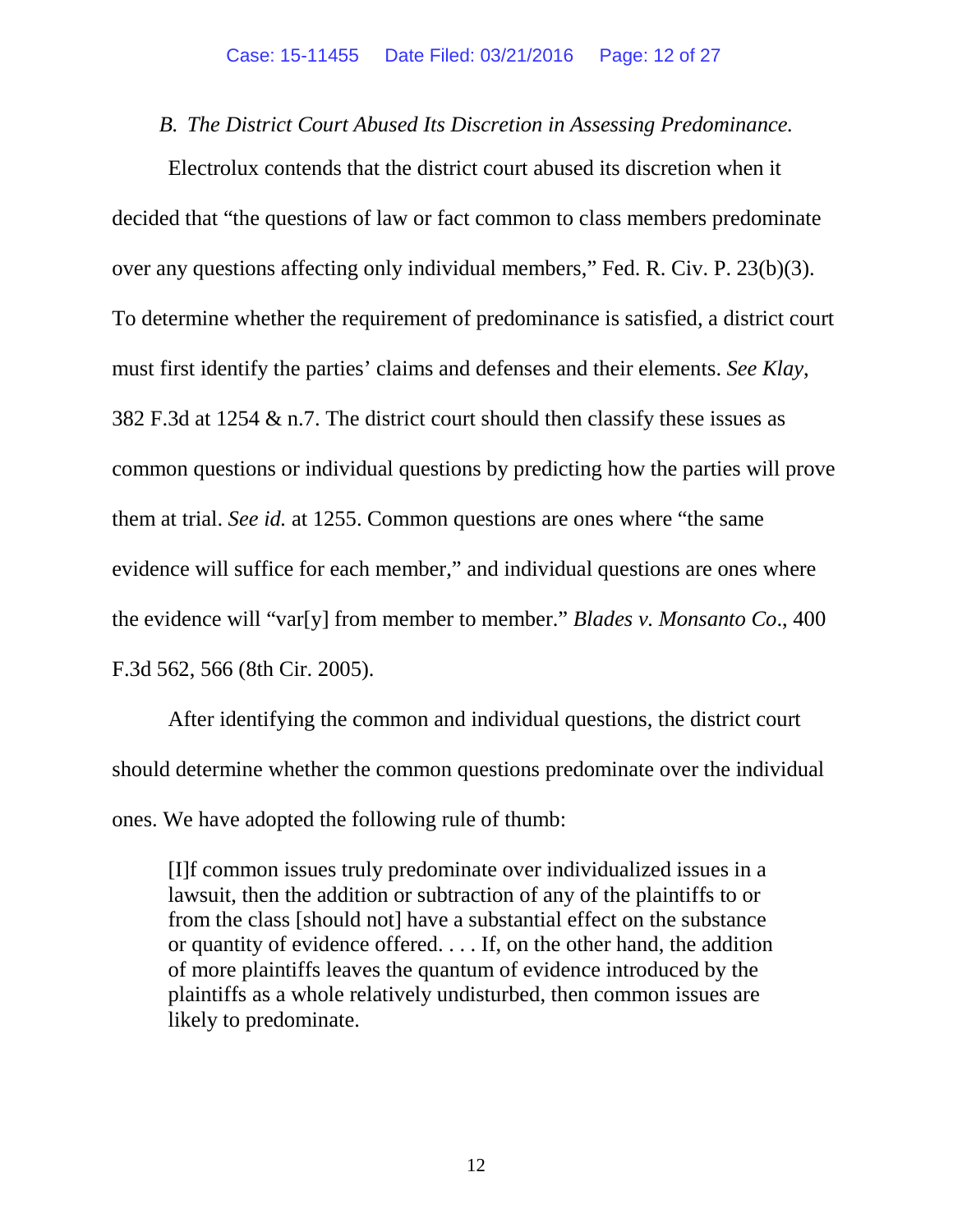*Vega*, 564 F.3d at 1270 (first and second alterations in original) (quoting *Klay*, 382 F.3d at 1255). "But predominance requires a qualitative assessment too; it is not bean counting," and the "relative importance" of the common versus individual questions also matters. *Butler*, 727 F.3d at 801; *see also Rutstein v. Avis Rent-A-Car Sys., Inc.*, 211 F.3d 1228, 1234 (11th Cir. 2000) (explaining that predominance "can only be determined after considering what value the resolution of the classwide issue will have in each class member's underlying cause of action"). District courts should assess predominance with its overarching purpose in mind—namely, ensuring that "a class action would achieve economies of time, effort, and expense, and promote . . . uniformity of decision as to persons similarly situated, without sacrificing procedural fairness or bringing about other undesirable results." *Amchem Prods., Inc. v. Windsor*, 521 U.S. 591, 615 (1997) (alteration in original) (quoting Fed. R. Civ. P. 23 advisory committee's note to 1966 amendment).

Electrolux makes four arguments about predominance. First, it contends that the plaintiffs cannot prove causation—an element of their consumer claims—on a classwide basis. Second, Electrolux argues that the district court was wrong to conclude that predominance is satisfied for the warranty claims without first answering several preliminary questions of state law. Third, Electrolux contends that the plaintiffs cannot prove damages on a classwide basis for any of their claims. Finally, Electrolux contends that misuse—one of its defenses to the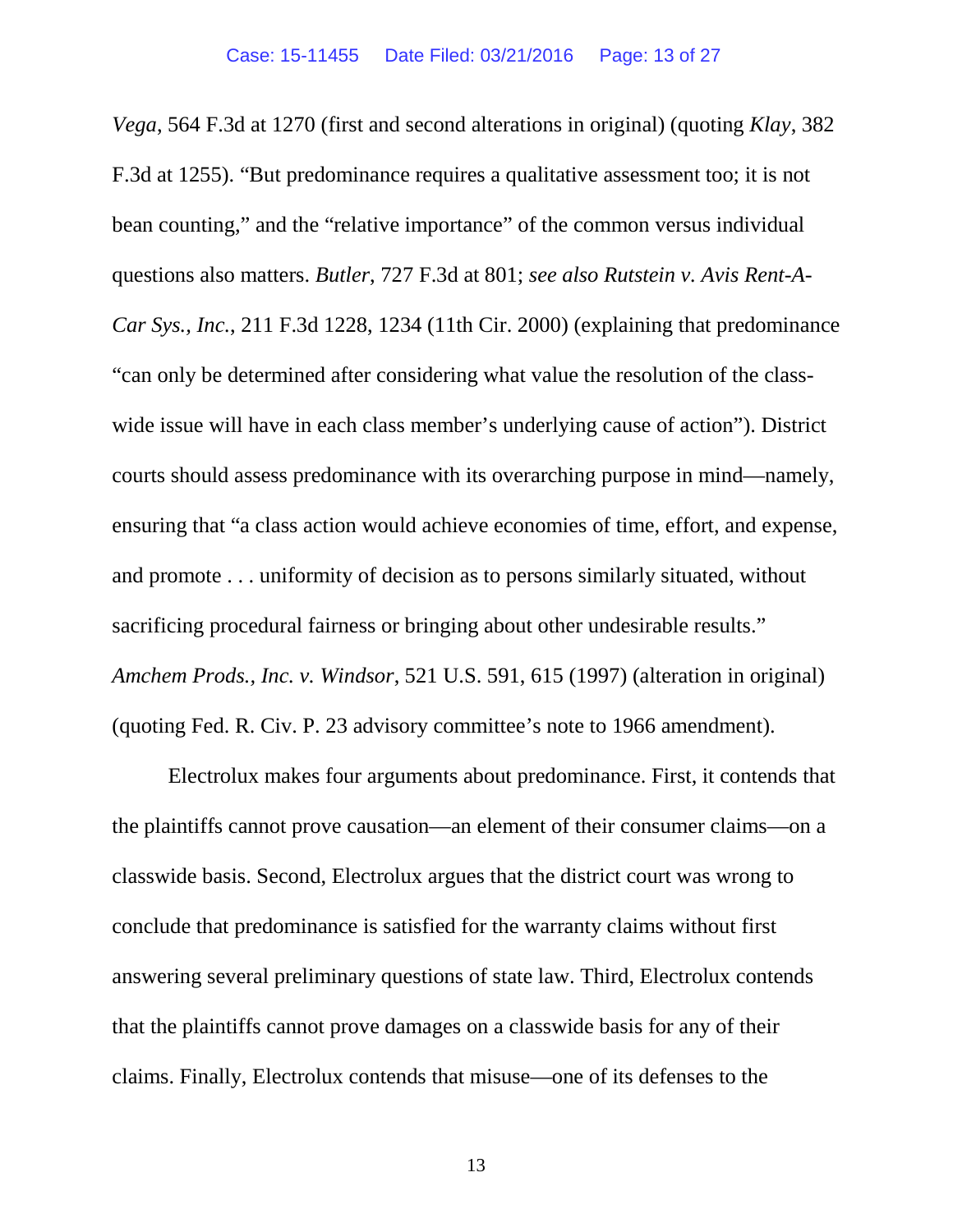plaintiffs' warranty claims—will require individual proof. We agree with Electrolux's first two arguments, which require us to vacate the class certification and remand to the district court, and on remand, the district court should revisit Electrolux's last two arguments.

### 1. The Consumer Claims Do Not Satisfy Predominance Because the Plaintiffs Cannot Prove Causation on a Classwide Basis.

Electrolux argues that the district court misapplied California and Texas law when it concluded that the plaintiffs could prove causation on a classwide basis. Electrolux argues that causation requires individual proof. We agree and will discuss California law first and Texas law second.

### a. California Law

The California Unfair Competition Law prohibits "unfair competition," which includes "any unlawful, unfair or fraudulent business act or practice." Cal. Bus. & Prof. Code § 17200. A plaintiff cannot recover damages for violations of the statute; he can obtain only an injunction or "restitution." *In re Tobacco II Cases*, 207 P.3d 20, 29 (Cal. 2009). Restitution means "any money or property, real or personal, which may have been acquired by means of [the defendant's] unfair competition." Cal. Bus. & Prof. Code § 17203. The "by means of" requirement for restitution is "less stringent" than but-for causation, *Tobacco II*, 207 P.3d at 3, but "one who was not exposed to the alleged misrepresentations and therefore could not possibly have lost money or property as a result of the unfair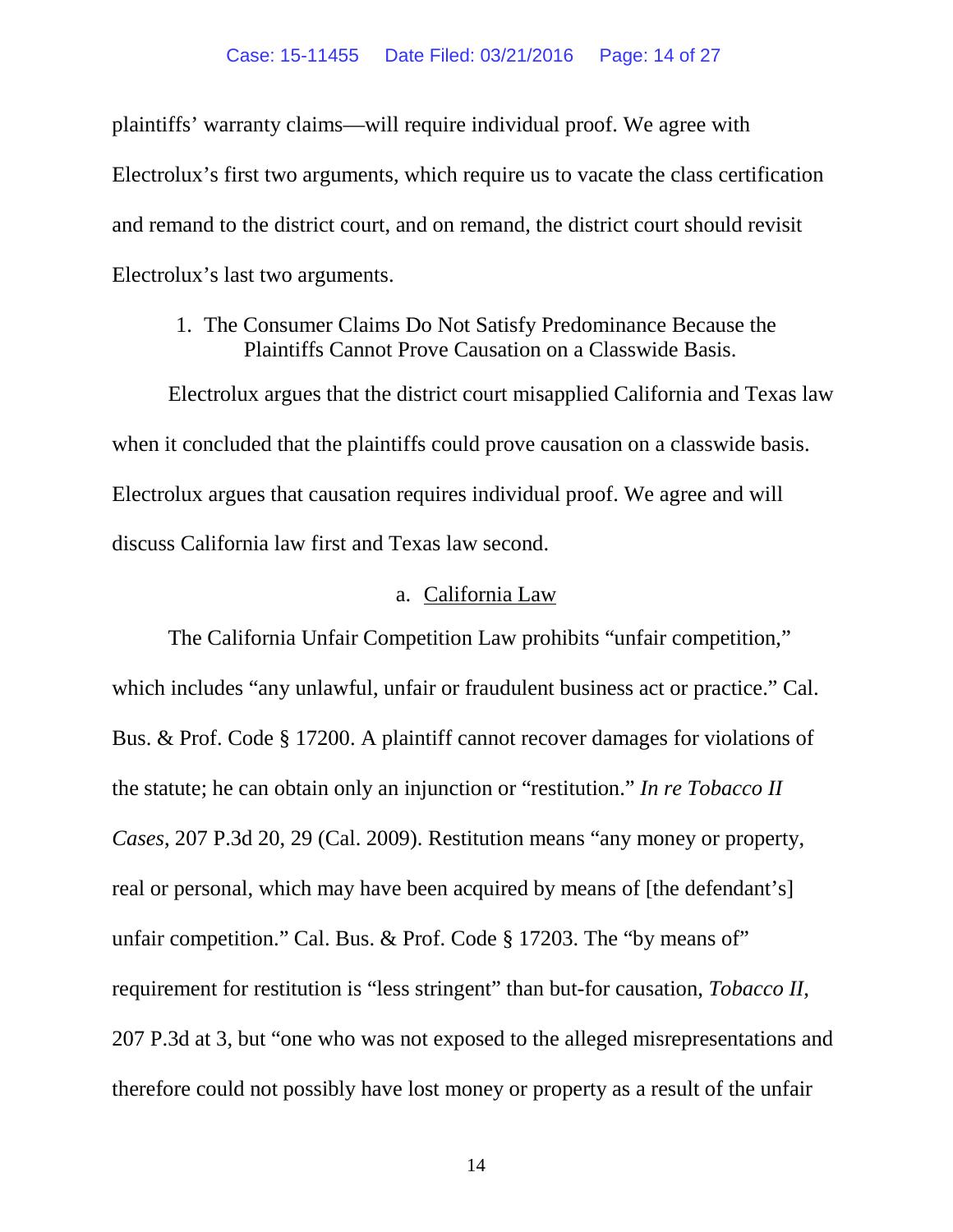competition is not entitled to restitution," *Pfizer Inc. v. Superior Court*, 105 Cal. Rptr. 3d 795, 803 (Cal. Ct. App. 2010); *accord Am. Honda Motor Co. v. Superior Court*, 132 Cal. Rptr. 3d 91, 101 (Cal. Ct. App. 2011); *Kaldenbach v. Mut. of Omaha Life Ins. Co.*, 100 Cal. Rptr. 3d 637, 652 (Cal. Ct. App. 2009).

Brown argues that the California class is entitled to restitution because Electrolux engaged in both "unfair" and "fraudulent" business practices when it failed to mention the defective bellow or mildew problem in its advertisements. Electrolux responds that Brown cannot prove, on a classwide basis, that Electrolux acquired the class members' money "by means of" its omissions, Cal. Bus. & Prof. Code § 17203. The district court rejected Electrolux's argument because it concluded that the class members were exposed to uniform business practices.

The district court misunderstood the plaintiffs' complaint. Brown alleges that Electrolux engaged in unfair competition by omitting essential information in its *advertisements*. The only advertisements that Brown has identified are on Frigidaire's website, but he has made no effort to prove that any member of the California Class visited the website before purchasing his washing machine. Brown instead admitted that *he* never saw any advertisements from Frigidaire. Because the class members were not exposed to a uniform misrepresentation, the claim under the California Unfair Competition Law is unsuitable for class treatment. *See Simon v. Merrill Lynch, Pierce, Fenner & Smith, Inc.*, 482 F.2d 880,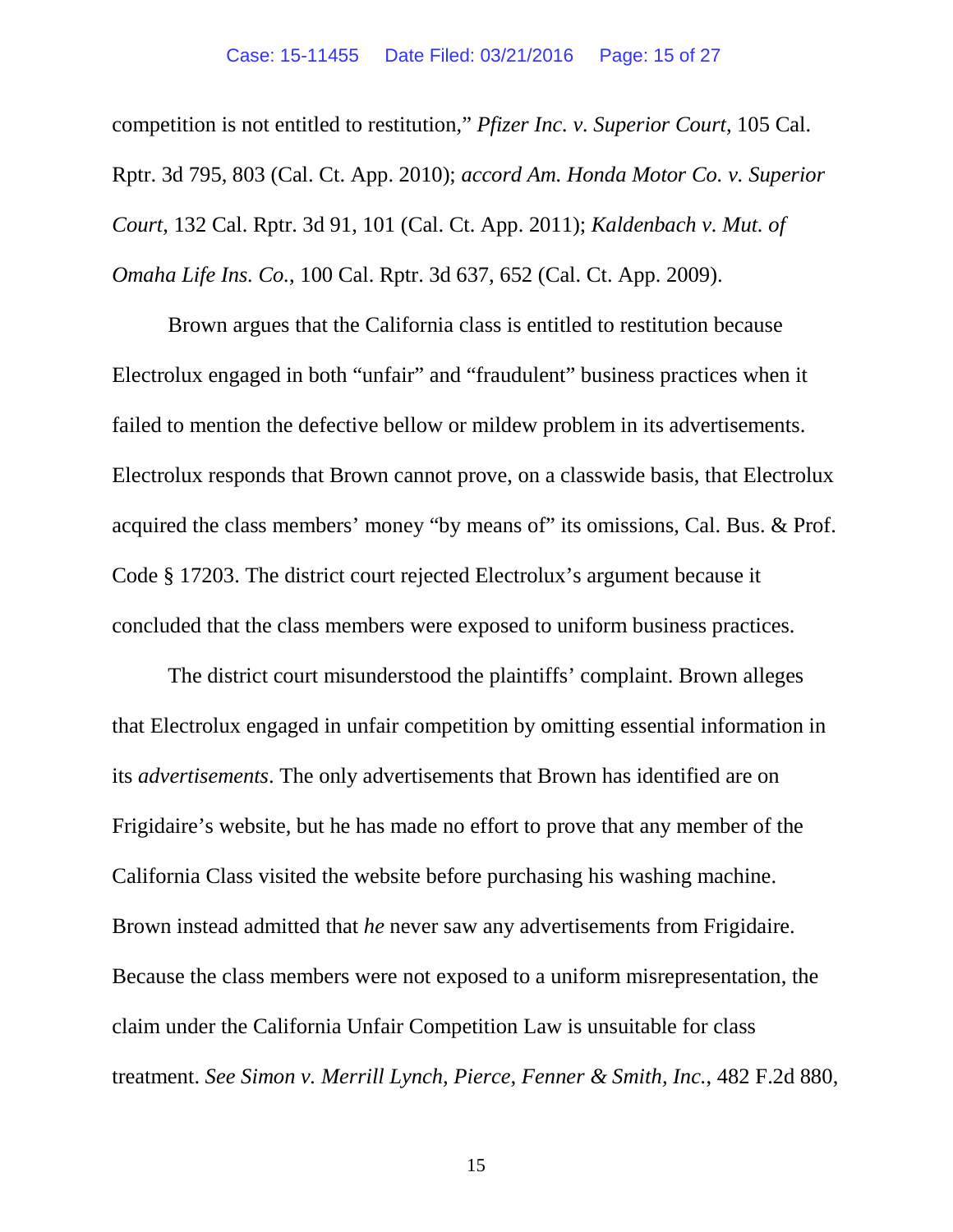883 (5th Cir. 1973); *Mazza v. Am. Honda Motor Co.*, 666 F.3d 581, 595 (9th Cir. 2012).

We reject Brown's argument that Electrolux never challenged the certification of his claim of "unfair" business practices, as opposed to his claim of "fraudulent" business practices, in the district court. In its opposition to the motion for class certification, Electrolux challenged the certification of *all* claims under the California Unfair Competition Law. And its challenge went to the requirements for restitution, which apply equally to claims of unfair business practices and fraudulent business practices alike. Even if Electrolux did not articulate its arguments with the utmost precision, it did not forfeit anything because "the burden to prove whether class certification is appropriate rests on the plaintiffs" and the district court "has the responsibility of conducting its own inquiry as to whether the requirement of Rule 23 have been satisfied." *Valley Drug*, 350 F.3d at 1188–89 & n.16.

### b. Texas Law

The Texas Deceptive Trade Practices–Consumer Protection Act prohibits "[f]alse, misleading, or deceptive acts or practices in the conduct of any trade or commerce." Tex. Bus. & Com. Code Ann. § 17.46(a). To recover under the Act, a plaintiff must prove that he "relied on" the defendant's conduct to his detriment. *Id.* § 17.50(a)(1)(B). This reliance element requires that the plaintiff "*actually did*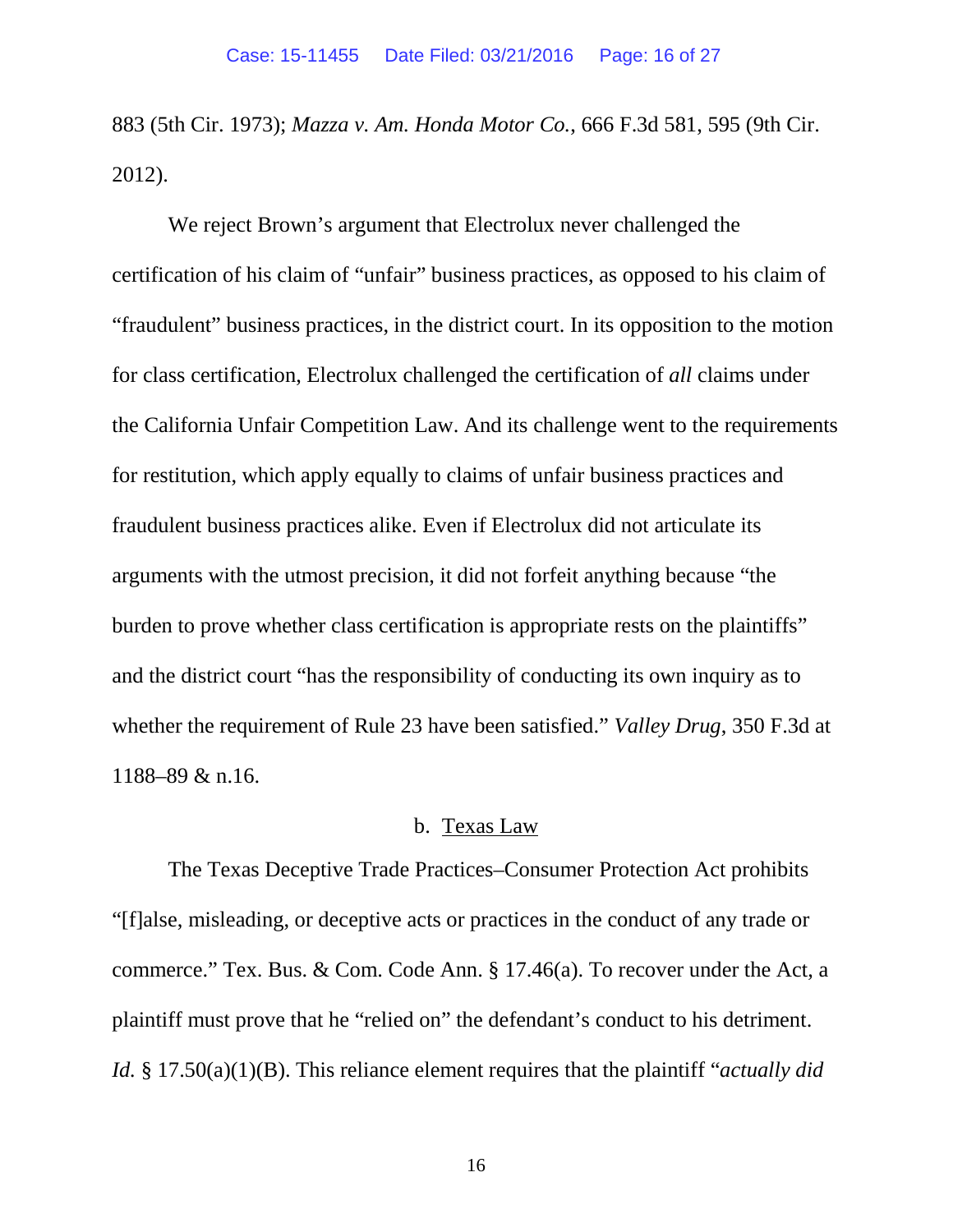rely" on the defendant's statement or omission, not that the defendant "*wanted* purchasers to rely on its advertisements and other representations." *Henry Schein, Inc. v. Stromboe*, 102 S.W.3d 675, 694 (Tex. 2002).

Electrolux contends that the reliance element defeats predominance because it requires individual proof. Texas adopted its class-action rule based on federal Rule 23, *Sw. Ref. Co. v. Bernal*, 22 S.W.3d 425, 433 (Tex. 2000), and Electrolux explains that no Texas court has *ever* certified a class action under the Texas Deceptive Trade Practices–Consumer Protection Act, *see Tex. S. Rentals, Inc. v. Gomez*, 267 S.W.3d 228, 237 (Tex. App. 2008). That a plaintiff could prove reliance on a classwide basis is "a near-impossibility," according to the Texas Court of Appeals. *Id.* (quoting *Fid. & Guar. Life Ins. Co. v. Pina*, 165 S.W.3d 416, 423 (Tex. App. 2005)).

The district court certified a class because it concluded based on *Southwestern Bell Telephone Co. v. Marketing on Hold Inc.*, 308 S.W.3d 909 (Tex. 2010), that the plaintiffs could prove reliance on a classwide basis. The district court erred.

*Southwestern Bell* is inapposite. There, a class of consumers sued a phone company for overcharging them on their bills. *Id.* at 914. The Texas Supreme Court held that the consumers could prove reliance on a classwide basis because the inflated price on their bills was a uniform misrepresentation by the phone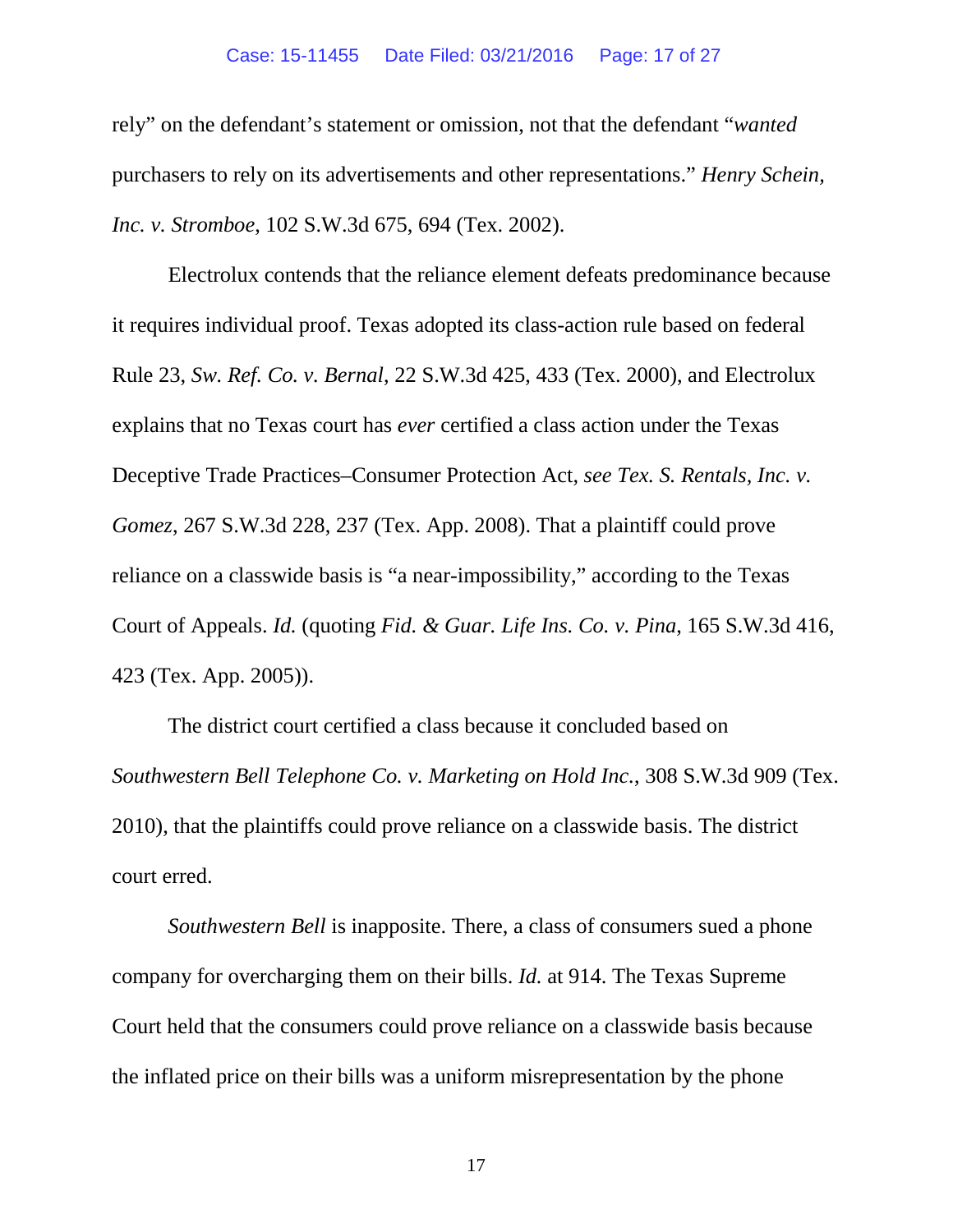company, and the class members all relied on that misrepresentation when they paid their bills without objection. *Id.* at 922–23. Here, by contrast, we cannot presume that the class members relied on any uniform misrepresentation. As explained above, we have no inkling whether the class members saw *any* advertisements from Frigidaire, much less uniform advertisements, before they purchased their washing machines. Unlike in *Southwestern Bell*, the Texas class will need to prove reliance on an individual basis. This necessity means that their claim under the Texas Deceptive Trade Practices–Consumer Protection Act cannot proceed as a class action. *See Wal-Mart*, 131 S. Ct. at 2552 n.6; *Sandwich Chef of Tex,, Inc. v. Reliance Nat. Indem. Ins. Co.*, 319 F.3d 205, 219 (5th Cir. 2003); *In re Clorox Consumer Litig.*, 301 F.R.D. 436, 446 (N.D. Cal. 2014).

The district court abused its discretion when it certified the consumer claims. These claims do not satisfy predominance because their elements of causation require individual proof. In concluding otherwise, the district court misapplied California and Texas law.

## 2. The District Court Abused Its Discretion by Certifying the Warranty Claims Without First Resolving Preliminary Questions of State Law that Bear on Predominance.

Electrolux next argues that the district court prematurely certified the warranty claims because it did not first resolve several questions of state law that were relevant to predominance. That is, the district court could not determine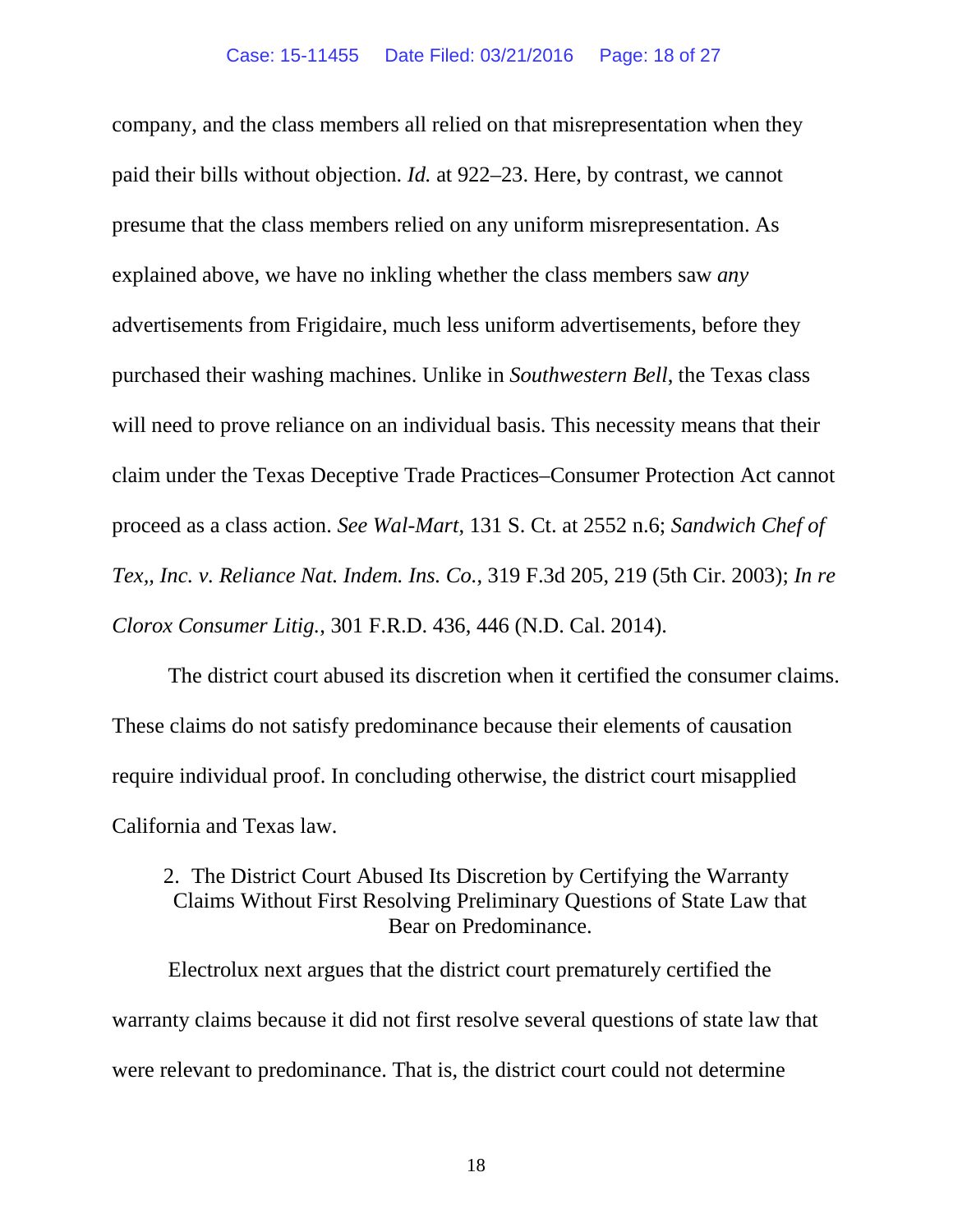predominance without first deciding whether California and Texas law require presuit notice, an opportunity to cure, and manifestation of the defect. We agree.

A district court must decide all questions of fact and law that "b[ear] on the propriety of class certification." *Comcast*, 133 S. Ct. at 1432. For example, a question of state law bears on predominance if, answered one way, an element or defense will require individual proof but, answered another way, the element or defense can be proved on a classwide basis. It does not matter whether the question also pertains to the merits; if a question of law bears on a requirement of Rule 23, then the district court must answer it. *See Vega*, 564 F.3d at 1266. "[B]ecause each requirement of Rule 23 must be met, a district court errs as a matter of law when it fails to resolve a genuine legal or factual dispute relevant to determining the requirements." *Hydrogen Peroxide*, 552 F.3d at 320.

The questions of state law that Electrolux asked the district court to resolve—whether the plaintiffs must prove pre-suit notice, an opportunity to cure, and manifestation of the defect—bear on predominance. If California and Texas law do not excuse pre-suit notice and an opportunity to cure when the defendant had "prior knowledge of the design defect," as the district court speculated, *Terrill*, 295 F.R.D. at 689, 692, then each class member will need to prove that he gave Electrolux pre-suit notice and an opportunity to cure. This showing could require individual proof. *See Cohen v. Implant Innovations, Inc.*, 259 F.R.D. 617, 642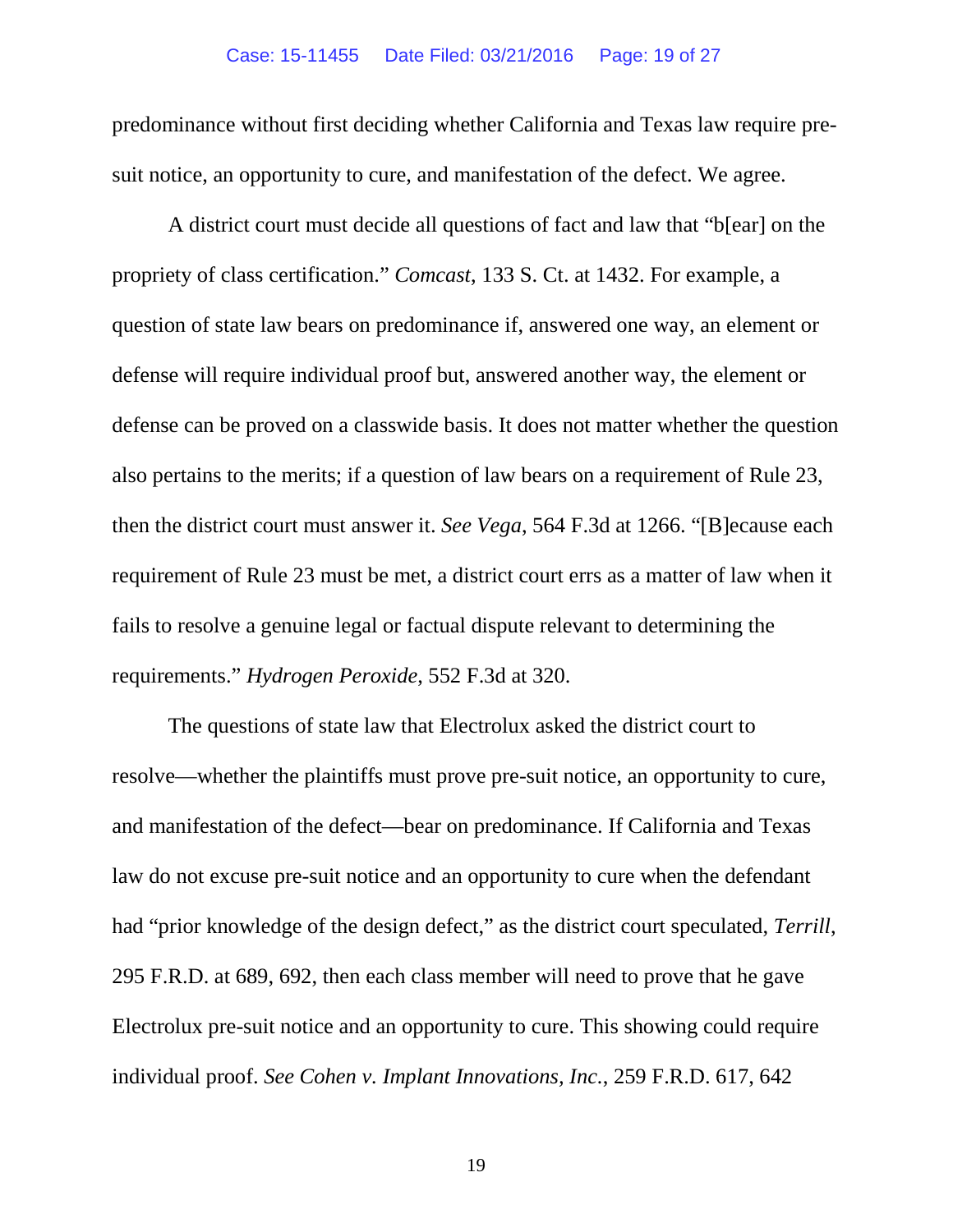(S.D. Fla. 2008). And if California and Texas law require the defect to manifest, then each class member will need to prove that his washing machine actually grew mildew during the warranty period. This showing could also require individual proof. *See Gen. Motors Corp. v. Garza*, 179 S.W.3d 76, 82–84 (Tex. App. 2005). Because the answers to these preliminary questions of California and Texas law could affect whether Rule 23(b)(3) is satisfied, the district court had a duty to resolve them. *See Cole v. Gen. Motors Corp.*, 484 F.3d 717, 727–30 (5th Cir. 2007).

The district court erred when it classified these preliminary questions as "common questions" that weigh in favor of class certification. *Terrill*, 295 F.R.D. at 689–92. "[A]ny competently crafted class complaint literally raises common 'questions.' . . . What matters to class certification . . . is not the raising of common 'questions'—even in droves—but, rather the capacity of a classwide proceeding to generate common *answers* apt to drive the resolution of the litigation." *Wal-Mart*, 131 S. Ct. at 2551 (third alteration in original) (quoting Richard A. Nagareda, *Class Certification in the Age of Aggregate Proof*, 84 N.Y.U. L. Rev. 97, 131–32 (2009)). A question is common when "determination of its truth or falsity will resolve an issue that is central to the validity of each one of the claims in one stroke." *Id.* Answering the questions whether California and Texas law require presuit notice, an opportunity to cure, and manifestation of the defect would not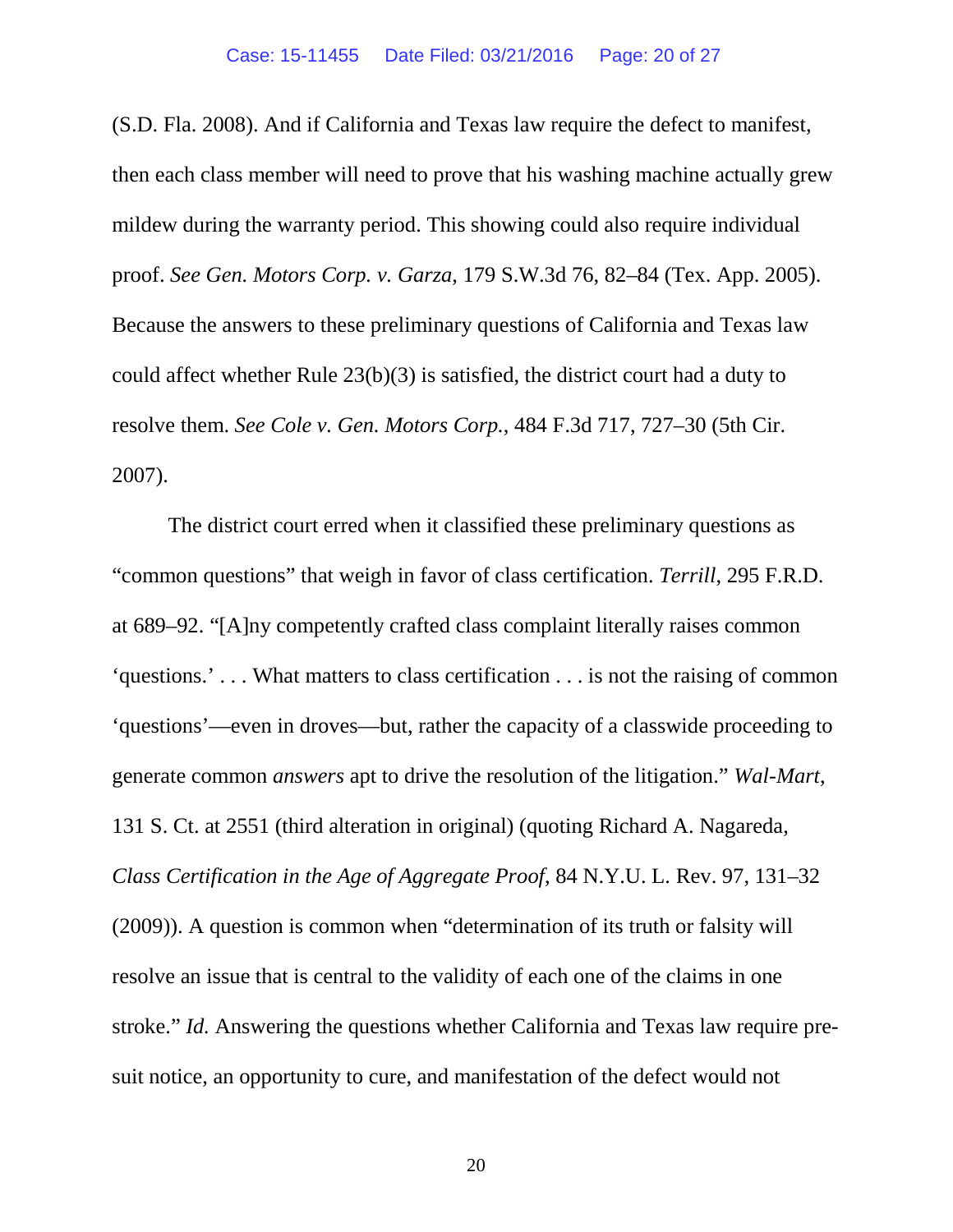resolve issues that are "central to the validity" of the plaintiffs' warranty claims. *Id.* Answering them would instead help the district court determine what the law *is* in California and Texas, which in turn would help it identify the overall mix of individual versus common questions for purposes of predominance. Because the district court punted these questions instead of answering them, it abused its discretion.

We remand to the district court so it can answer these questions of state law in the first instance. We express no view on what the answers are, and we express no view on whether the answers, if unfavorable to the plaintiffs, will defeat predominance and prevent class certification. The latter determination "is committed in the first instance to the discretion of the district court." *Califano v. Yamasaki*, 442 U.S. 682, 703 (1979).

3. The Plaintiffs' Damages Do Not Necessarily Defeat Predominance.

Electrolux argues that none of the plaintiffs' claims satisfies predominance because their damages will require individual proof. The district court rejected this argument because it concluded that the common questions of liability outweighed the individual questions of damages. Electrolux contends that this analysis conflicts with the recent decision of the Supreme Court in *Comcast Corp. v. Behrend*, 133 S. Ct. 1426.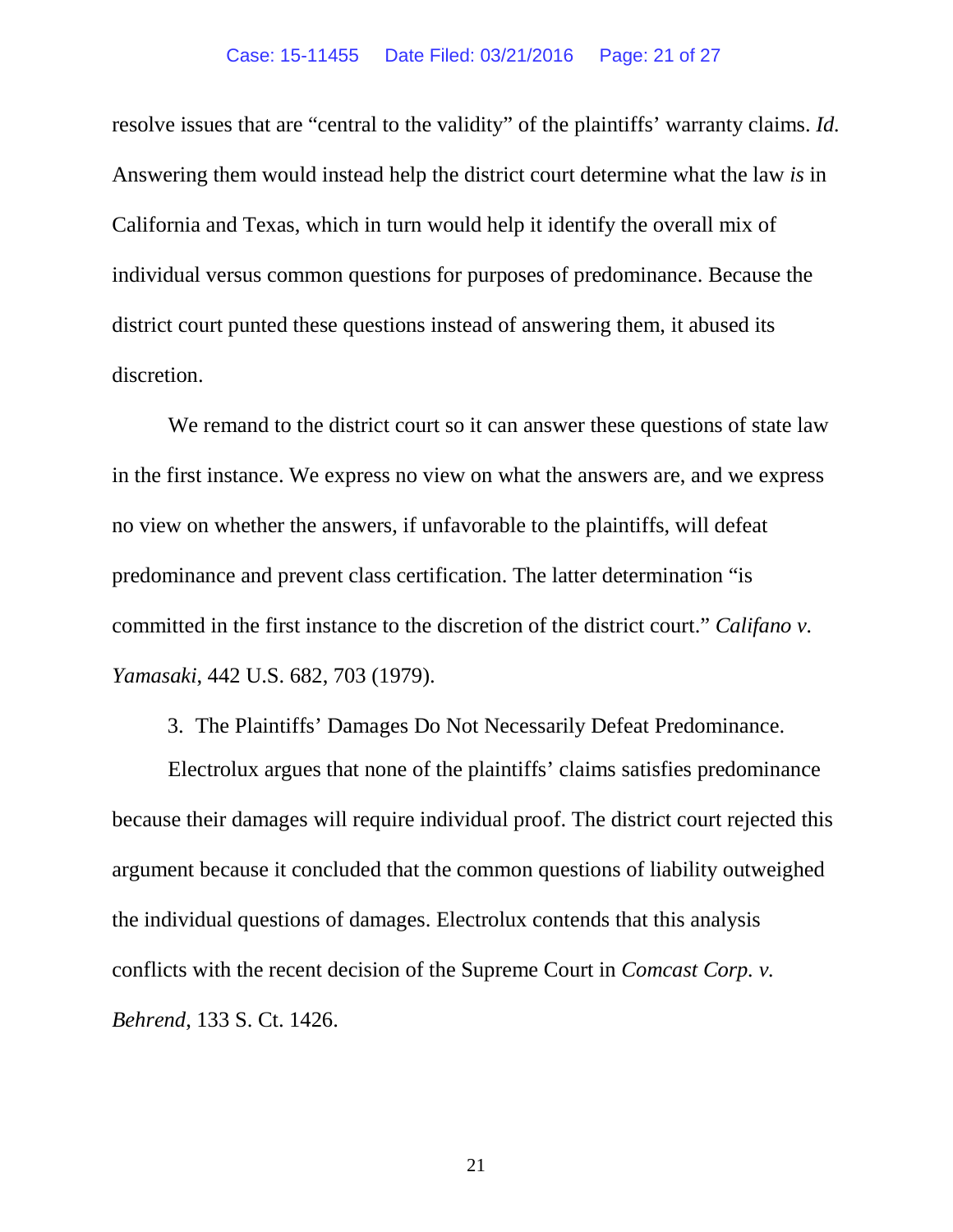#### Case: 15-11455 Date Filed: 03/21/2016 Page: 22 of 27

We disagree with Electrolux's argument. *Comcast* did not change the law about the effect of individual damages on predominance. Nevertheless, under existing law, the individual nature of the plaintiffs' damages is still relevant to whether predominance is satisfied.

As the district court correctly explained, "the presence of individualized damages issues does not prevent a finding that the common issues in the case predominate." *Allapattah Servs.*, 333 F.3d at 1261. The "black letter rule" recognized in every circuit is that "individual damage calculations generally do not defeat a finding that common issues predominate." William B. Rubenstein, Newberg on Class Actions § 4:54 (5th ed.). Although damages often raise numerous "individual" questions, predominance is "a qualitative rather than a quantitative concept. It is not determined simply by counting noses: that is, determining whether there are more common issues or more individual issues, regardless of relative importance." *Parko v. Shell Oil Co.*, 739 F.3d 1083, 1085 (7th Cir. 2014). And, relatively speaking, individual issues of damages are sometimes easy to resolve because the calculations are formulaic. *See Klay*, 382 F.3d at 1259–60. District courts have many tools to decide individual damages: "(1) bifurcating liability and damage trials with the same or different juries; (2) appointing a magistrate judge or special master to preside over individual damages proceedings; (3) decertifying the class after the liability trial and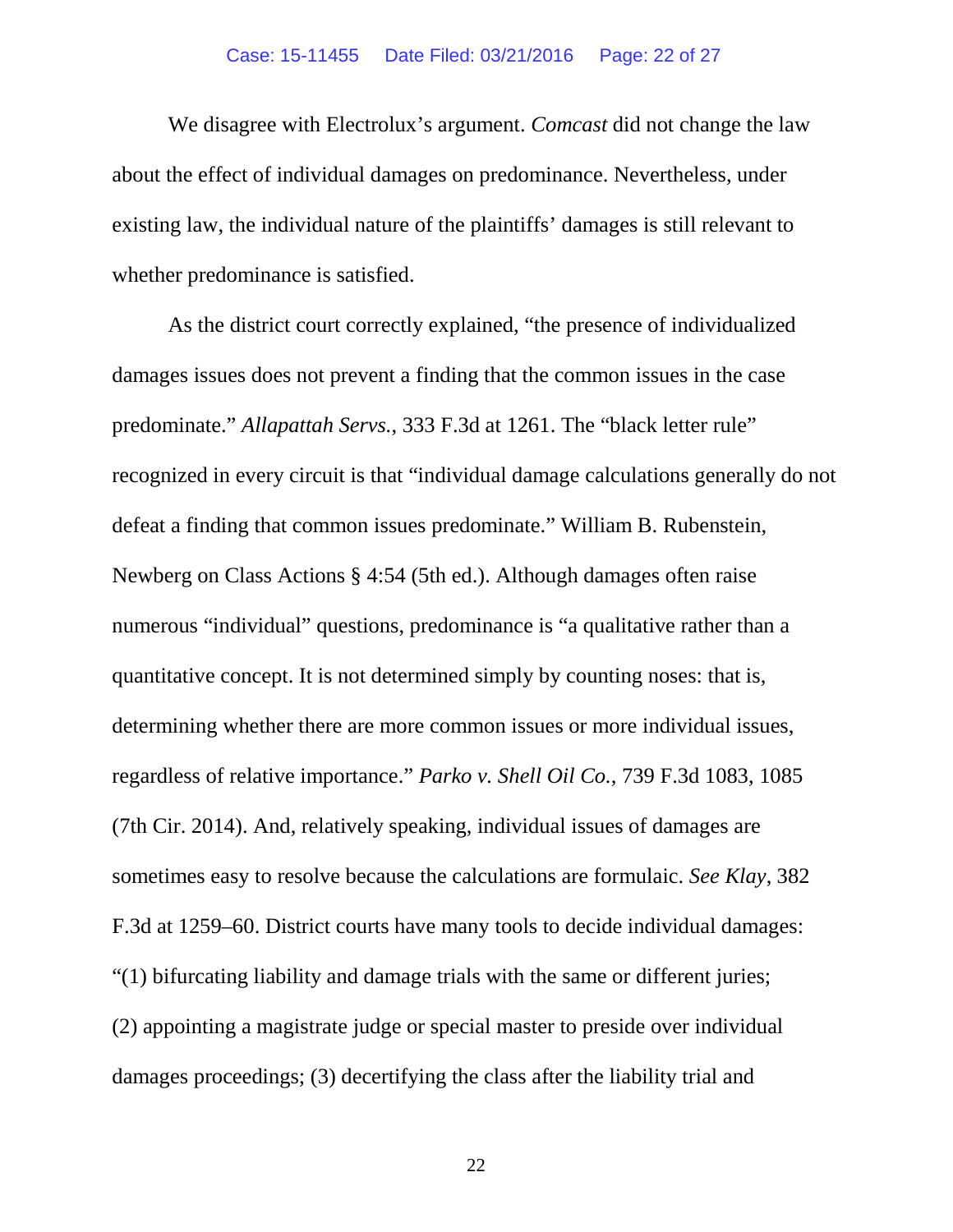providing notice to class members concerning how they may proceed to prove damages; (4) creating subclasses; or (5) altering or amending the class." *In re Visa Check/MasterMoney Antitrust Litig.*, 280 F.3d 124, 141 (2d Cir. 2001) (footnote omitted), *abrogated in part on other grounds by In re Initial Pub. Offerings Sec. Litig.*, 471 F.3d 24 (2d Cir. 2006).

Contrary to Electrolux's argument, *Comcast* did not alter the black-letter rule that individual damages do not always defeat predominance. The issue in *Comcast* was whether the plaintiffs could use an expert model to prove their damages on a classwide basis, even though the model did not match their theory of liability. *See Comcast*, 133 S. Ct. at 1431. The Supreme Court held that they could not and, for that reason, the class action did not satisfy predominance. *See id.* at 1432–35. But the Supreme Court did not hold that individual damages necessarily defeat predominance or that a plaintiff seeking class certification must present an expert damages model. The Court *assumed* those points because the parties had conceded them. *See id.* at 1430 ("The District Court held, and *it is uncontested here*, that to meet the predominance requirement respondents had to show . . . that the damages . . . were measurable 'on a class-wide basis' through use of a 'common methodology.'" (emphasis added) (quoting *Behrend v. Comcast Corp.*, 264 F.R.D. 150, 154 (E.D. Pa. 2010)). Such assumptions are not holdings, *see Brecht v. Abrahamson*, 507 U.S. 619, 631 (1993), and they do not overrule our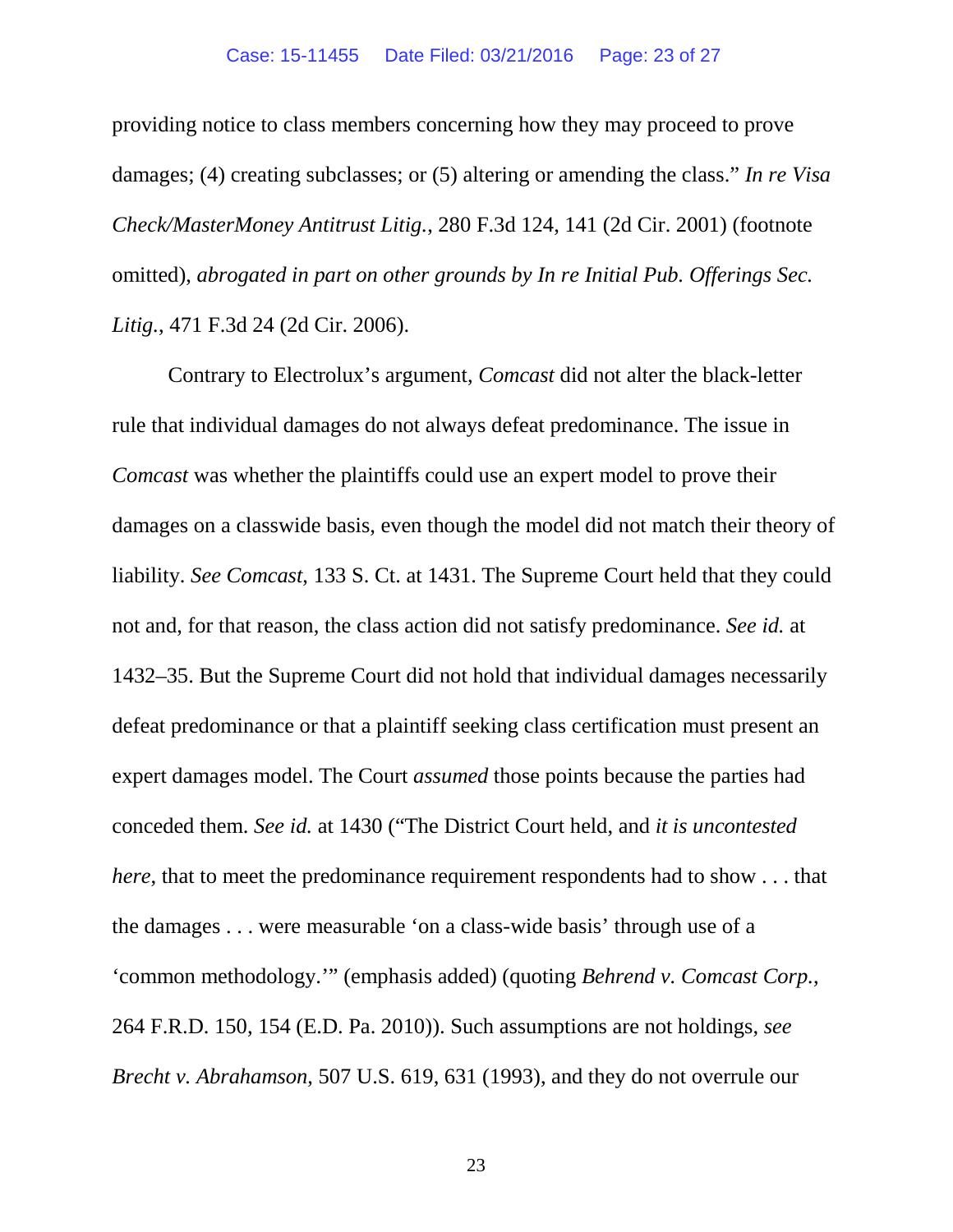precedents. Indeed, the *Comcast* Court confirmed that its decision did not break new ground but instead "turn[ed] on the straightforward application of classcertification principles." *Comcast*, 133 S. Ct. at 1433. And other courts agree that *Comcast* did not change the law that a class action can sometimes be maintained notwithstanding the need to prove individual damages. *See, e.g.*, *Roach v. T.L. Cannon Corp.*, 778 F.3d 401, 408 (2d Cir. 2015); *Neale v. Volvo Cars of N. Am., LLC*, 794 F.3d 353, 374–75 & n.10 (3d Cir. 2015); *In re Deepwater Horizon*, 739 F.3d 790, 815 (5th Cir. 2014); *Butler*, 727 F.3d at 800–01. *But cf. In re Rail Freight Fuel Surcharge Antitrust Litig.–MDL No. 1869*, 725 F.3d 244, 255 (D.C. Cir. 2013).

The black-letter rule has always been subject to exceptions. For example, individual damages defeat predominance if computing them "will be so complex, fact-specific, and difficult that the burden on the court system would be simply intolerable." *Klay*, 382 F.3d at 1260. Furthermore, individual damages defeat predominance when they are accompanied by "significant individualized questions going to liability." *Id.* (citing *Sikes v. Teleline, Inc.*, 281 F.3d 1350, 1366 (11th Cir. 2002), *abrogated in part on other grounds by Bridge*, 553 U.S. 639; *Rutstein*, 211 F.3d at 1234, 1240).

We leave it to the district court on remand to decide whether the latter exception is satisfied here. The district court concluded that the individual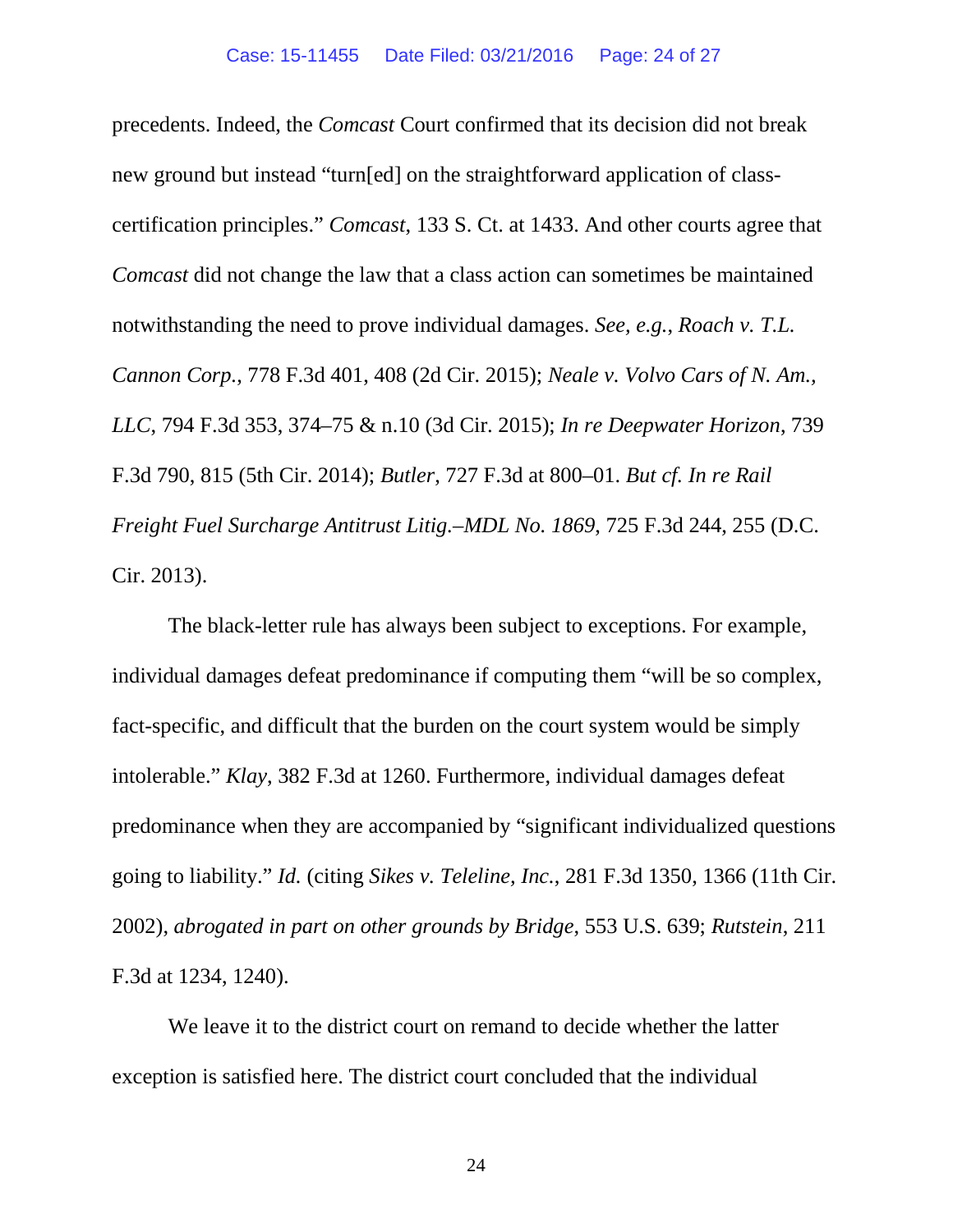questions of damages in this case were outweighed by numerous questions of liability that are common to the class. But, as explained above, the district court could not be sure that many of those questions of liability—namely, pre-suit notice, an opportunity to cure, and manifestation of the defect—are common to the class because it did not first resolve several preliminary questions of state law. On remand, the district court must resolve those preliminary questions and reconsider the issue of predominance. We express no view on this issue and leave it to the discretion of the district court, where it belongs.

# 4. Electrolux's Defense of Misuse Does Not Necessarily Defeat Predominance.

Electrolux contends that the warranty claims do not satisfy predominance because causation will require individual proof. Electrolux does not raise any specific concerns about causation, except for its affirmative defense of misuse. Electrolux argues that the plaintiffs will need to prove that the convoluted bellows, as opposed to misuse by the owners, caused the mildew to grow in their washing machines. The district court rejected this argument because it concluded that Electrolux's defense has "classwide application." *Terrill*, 295 F.R.D. at 697. The district court also concluded that even if misuse would require individual proof, "unique affirmative defenses rarely predominate where a common claim is established." *Id.* at 696.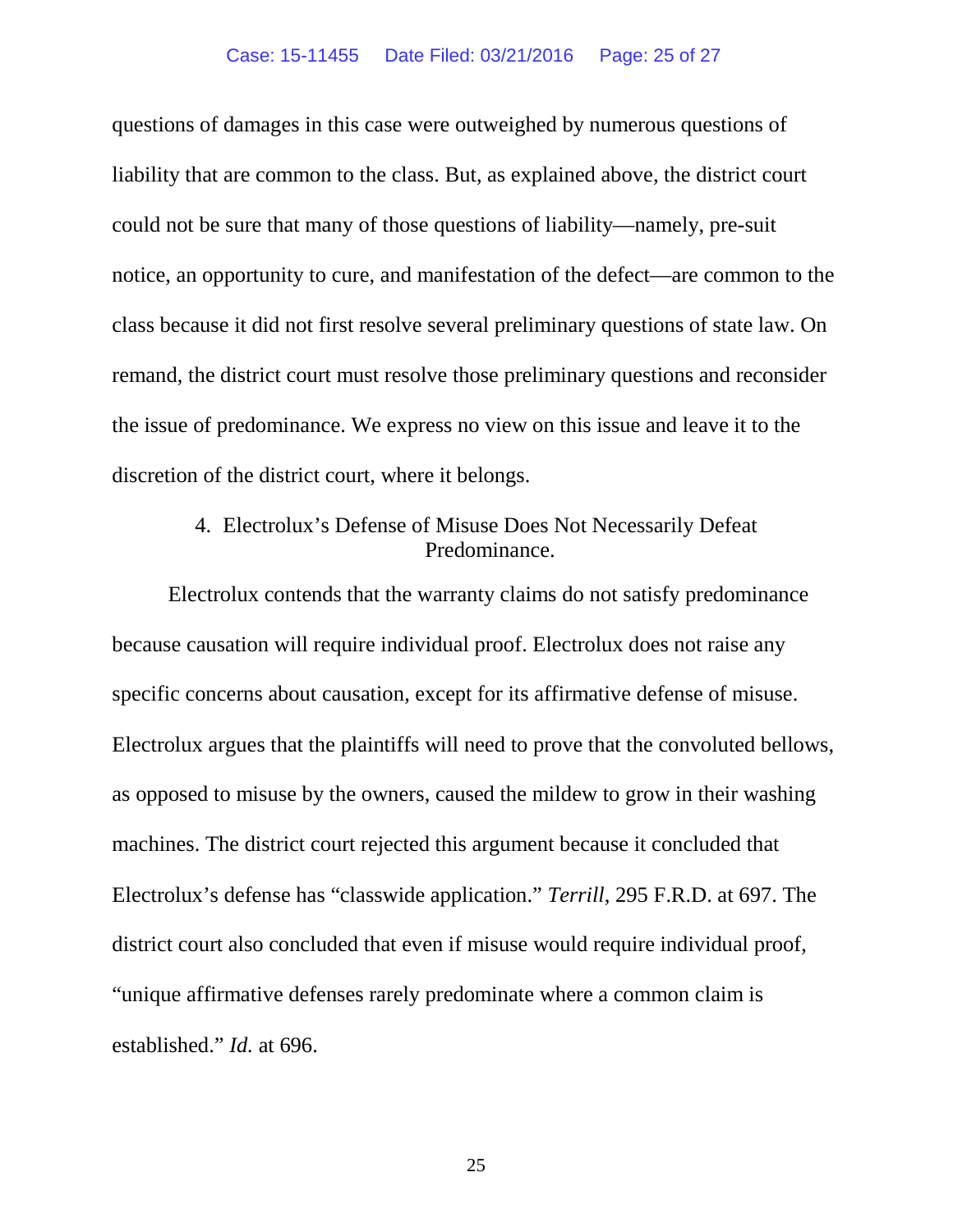#### Case: 15-11455 Date Filed: 03/21/2016 Page: 26 of 27

We disagree that misuse can be proved classwide, but we agree that individual affirmative defenses generally do not defeat predominance. Nevertheless, like damages, the individual nature of the affirmative defenses is still relevant to whether predominance is satisfied.

The district court erred when it stated that Electrolux's defense of misuse was a common question. Although Electrolux raised this defense against every class member, the applicability of a defense does not make it a "common" question. *See Wal-Mart*, 131 S. Ct. at 2551. What matters is the type of evidence that the parties will submit to prove and disprove the defense. Here, the class members will need to prove that the mildew in their washing machines did not arise from their own misuse. That showing will require individual proof. *See Marcus v. BMW of N. Am., LLC*, 687 F.3d 583, 604 (3d Cir. 2012); *Parkinson v. Hyundai Motor Am.*, 258 F.R.D. 580, 595 (C.D. Cal. 2008).

The district court was nevertheless correct when it stated that individual affirmative defenses ordinarily do not defeat predominance. "The general rule, regularly repeated by courts in many circuits, is that '[c]ourts traditionally have been reluctant to deny class action status under Rule 23(b)(3) simply because affirmative defenses may be available against individual members.'" Newberg on Class Actions § 4:55 (alteration in original) (quoting *Smilow v. Sw. Bell Mobile Sys., Inc.*, 323 F.3d 32, 39 (1st Cir. 2003)). Like damages, affirmative defenses are